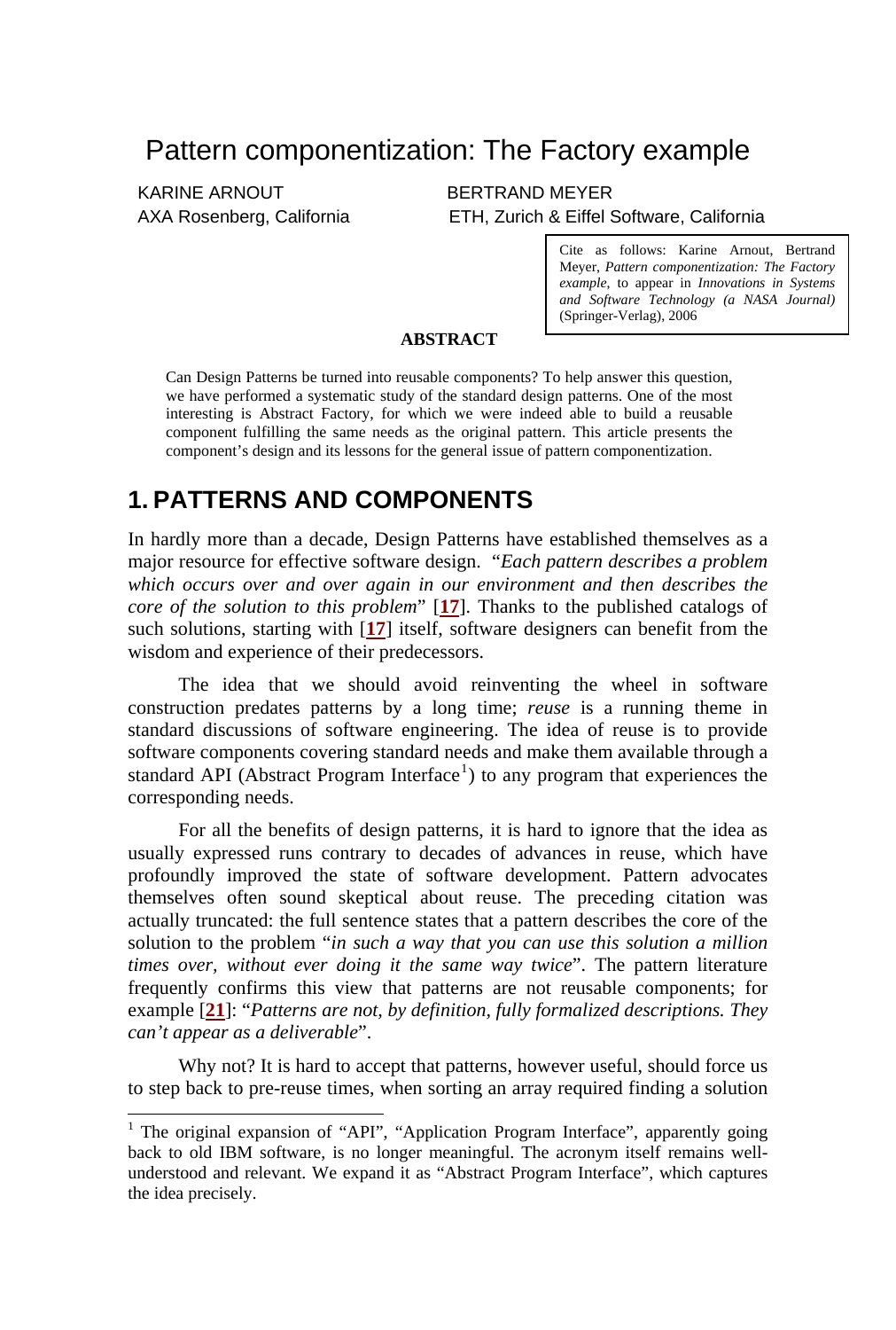outline in an algorithms textbook and then adapting it to your needs. Today we use library routines for such tasks. Patterns should provide similarly reusable solution at a higher level of granularity. Inexplicably, the pattern literature rejects the idea, claiming that patterns are somehow of a higher essence than components. We find this view questionable in the absence of concrete evidence and suspect that it may be influenced by the limitations of the programming languages (typically C++ and Java) in which patterns are generally described. Disproving it, at least for some commonly used patterns, would be beneficial, since it is almost always preferable to reuse than to redo: everything else being equal, performance in particular, relying on a reusable component through a well-documented API provides better guarantees of correctness and of general quality than if every developer must code the implementation anew; and it's of course much less effort.

In this view, while patterns as a whole are an admirable advance, a pattern that remains just a pattern is an admission of failure: the failure to abstract the idea to a level where it can be turned into an off-the-shelf solution — rather than studied, understood (or misunderstood), and reimplemented separately by each potential beneficiary. The failure can have various causes:

- Perhaps it is possible to derive a component covering all cases of the pattern, but you did not work hard enough.
- You may be facing a limitation of the programming language you use; another programming language would offer a solution.
- The general assertion (from the pattern literature, as mentioned) that patterns somehow transcend components may hold in the case of a particular pattern.
- For some patterns, you may be able to derive a partial solution in the form of a component that doesn't cover all uses of the pattern, but provides a reusable basis, reducing the amount of specific adaptation work that each user of the pattern must perform.

Patterns have become so important in the practice of software design, and the benefit of reusable solutions over endless individual reimplementation are so compelling, that it is important to examine the principal design patterns in the light of this discussion. We may call the overall goal **componentization**: turning design patterns, whenever possible, into reusable components.

A previous article [**[30](#page-27-0)**] showed that the "Observer" pattern can be profitably replaced by a simple reusable solution, the *Event Library*, taking advantage of Eiffel mechanisms (genericity, tuples, agents); the benefits including ease of use and greatly improved generality.

Encouraged by that initial success, we set out to perform a systematic analysis [**[5](#page-25-1)**] of the componentization potential of all the design patterns of [**[17](#page-25-0)**]. The results include: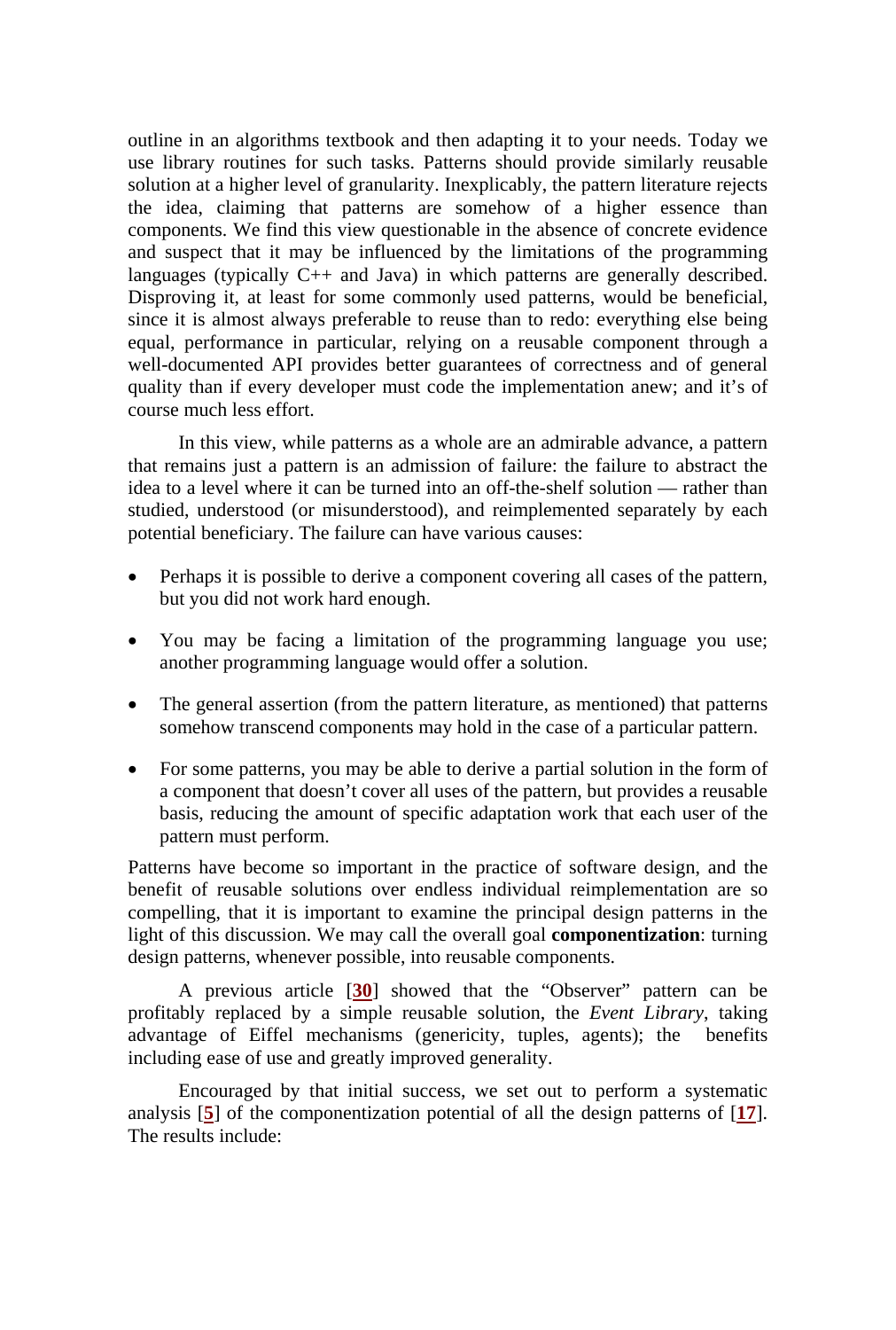- An **analysis** of the challenge of componentization and of the techniques that address it.
- A new **classification** of design patterns in terms of their suitability, or resistance, to componentization.
- The application of componentization techniques to the major design patterns, yielding full or partial componentization in **two thirds of the cases**.
- Concretely, a **Pattern Library** providing reusable implementations of the successfully componentized patterns.
- For the remaining cases, a **Pattern Wizard** facilitating the semi-automatic integration of the patterns into an application.

Both the Pattern Library and the Pattern Wizard are open-source, freely downloadable software available from our download page [**[16](#page-25-2)**].

We report here on some of the results of this effort, with a special application to one of the best-known pattern: Abstract Factory. (A companion paper [**[31](#page-27-1)**] details a similar study applied to the Visitor pattern, also resulting in a reusable solution as part of the Pattern Library.) In the rest of this discussion:

- Section 2 presents the componentization effort, describing the criteria we considered to determine whether a pattern is componentizable and the overall results of the study.
- Section 3 presents the intent, advantages and limitations of the Abstract Factory pattern.
- Section 4 describes the design and implementation of our reusable solution: the Factory component of the Pattern Library.
- Section 5 compares the two approaches: use of the Factory Pattern vs. the reusable solution provided by the Factory component of the Pattern Library.
- Section 6 explains the limitations of the componentization approach.
- Section 7 presents some related work about the implementation of design patterns using different programming paradigms and the integration of patterns as programming language features.
- Section 8 draws conclusion about the componentization approach and results.
- Section 9 gives some further research directions.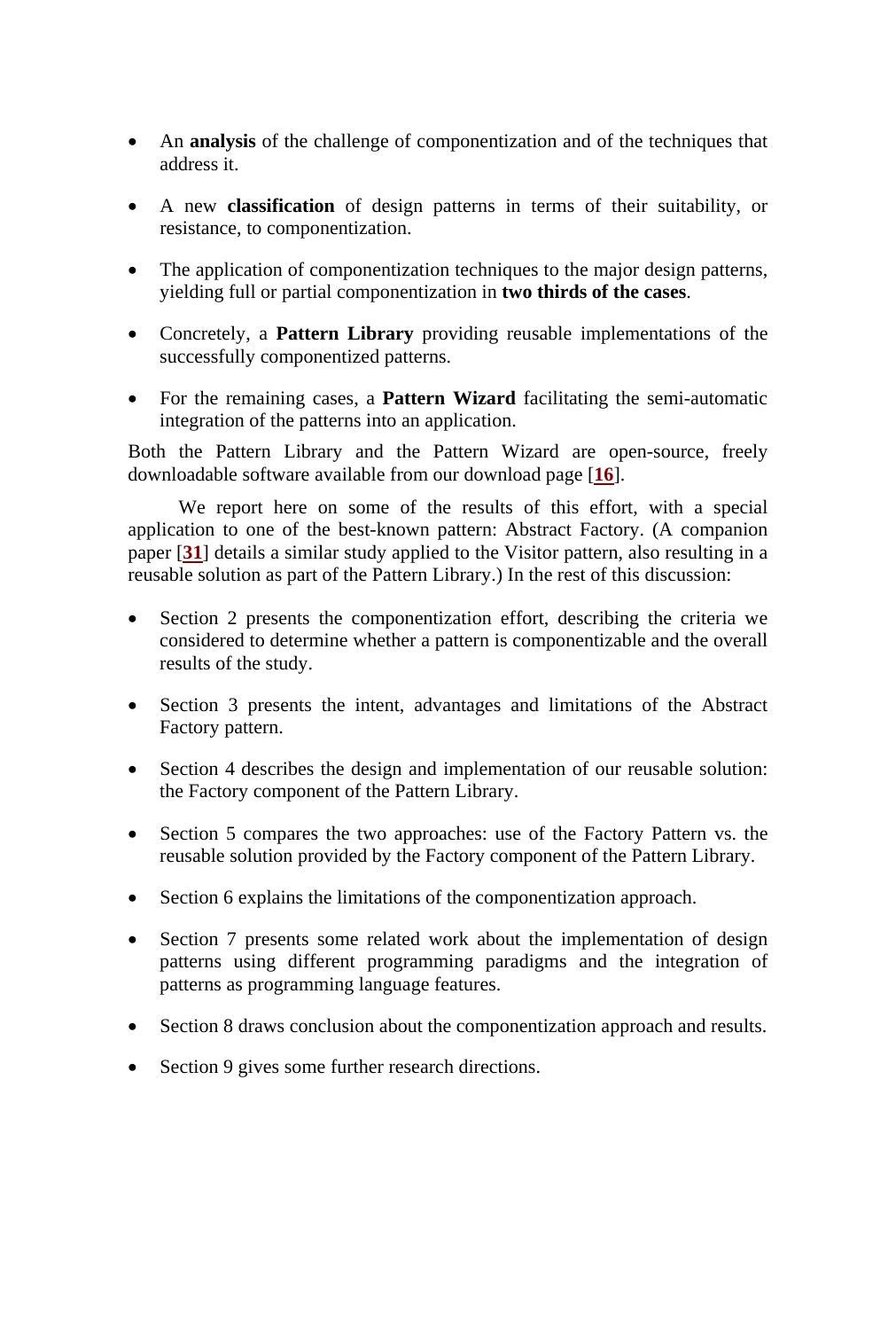# **2. PATTERN COMPONENTIZATION**

Before turning to the specific example of the Abstract Factory pattern, we summarize the componentization study, its assumptions and its results.

### **2.1 Overview**

Our first pattern analysis, targeting the *Observer* pattern, led to successful componentization through the Event Library [**[30](#page-27-0)**, **[6](#page-25-3)**] covering the general idea of publish-subscribe and event-driven development. This provided the basis for the componentization of other patterns including Visitor [**[31](#page-27-1)**], Composite, Factory as described below, and others all yielding reusable components in the Pattern Library. We confirmed the practical applicability of these components by using them in a number of production applications.

After this first experience we turned to the systematic study of all the 23 patterns in "Design Patterns" [**[17](#page-25-0)**] , the original reference on the topic.

### **2.2 Overall componentization results**

Figure 1 summarizes the results; the precise definition of the categories and the criteria retained are described next.<sup>[2](#page-3-0)</sup>



**Figure 1: Componentization results for the patterns in "Design Patterns"** 

As the figure indicates:

 $\overline{a}$ 

• For two-thirds (65%) of the original patterns we are able to provide a componentized replacement, enabling application developers to rely on an API from the Pattern Library rather than reimplementing the pattern. More precisely the solution is fully satisfactory in 48% of the cases; in 17% of the cases, it leaves out some cases of the original pattern.

<span id="page-3-0"></span><sup>2</sup> Figure 1 and part of the material in section 2.2 also appear in [**31**].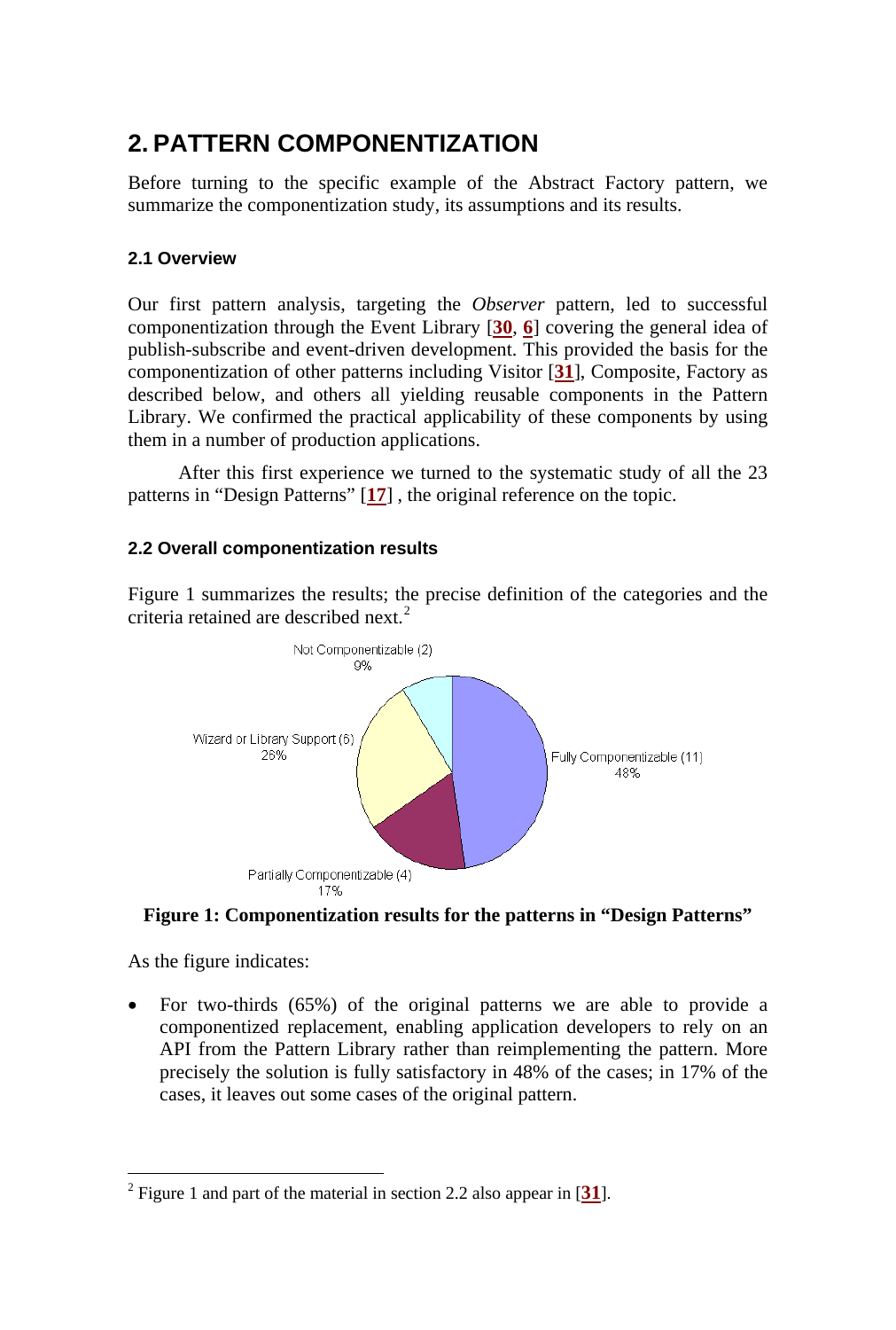- A quarter of the patterns have "Wizard or library support": we cannot provide a component ready for off-the-shelf use, but we can help through some combination of components addressing part of the problem and the support of the Pattern Wizard to integrate the pattern into an application.
- The remaining 9% are classified as "not componentizable" to reflect that we were not able to make any progress towards a reusable solution. This could of course just reflect our own failure rather than a problem inherent in the patterns themselves.

### **2.3 Evaluation criteria**

In assessing the success of componentization we apply the following criteria:

- *Completeness*: Does the reusable component cover all cases described in the original presentation of the pattern (as given for this study in [**[17](#page-25-0)**])?
- *Faithfulness:* Does the component provide the same benefits as the original pattern description?
- *Usefulness*: Is it useful to rely on the component rather than merely implementing the pattern?
- *Type-safety*: Is the component type-safe?
- *Performance*: How does the efficiency of using the component compare to a solution that implements the pattern?
- *Extended applicability*: Does the component cover more cases than the pattern?

### **2.4 Definition of the categories[3](#page-4-0)**

 $\overline{a}$ 

Figure 2 shows the classification, adapted from the fuller discussion in [**[5](#page-25-1)**].

The patterns in the first of the top-level categories, **Fully Componentizable** (48% from figure 1), are the most interesting result of this study: we can provide an API that fully covers the need for implementing the pattern in an application<sup>[4](#page-4-1)</sup>. There are three subcategories:

• *Language-supported*: no need to do anything at all, the mechanism is already provided by the language. This is the case with the Prototype pattern, for which Eiffel's built-in "clone" facility handles the issue.

<span id="page-4-0"></span><sup>&</sup>lt;sup>3</sup> Figure 2 and part of the material in section 2.4 also appear in  $[31]$ .

<span id="page-4-1"></span> $4$  The inclusion of one pattern, Memento, in the "Fully Componentizable" category is a matter of convention since in that case it is simpler to use the pattern than the component.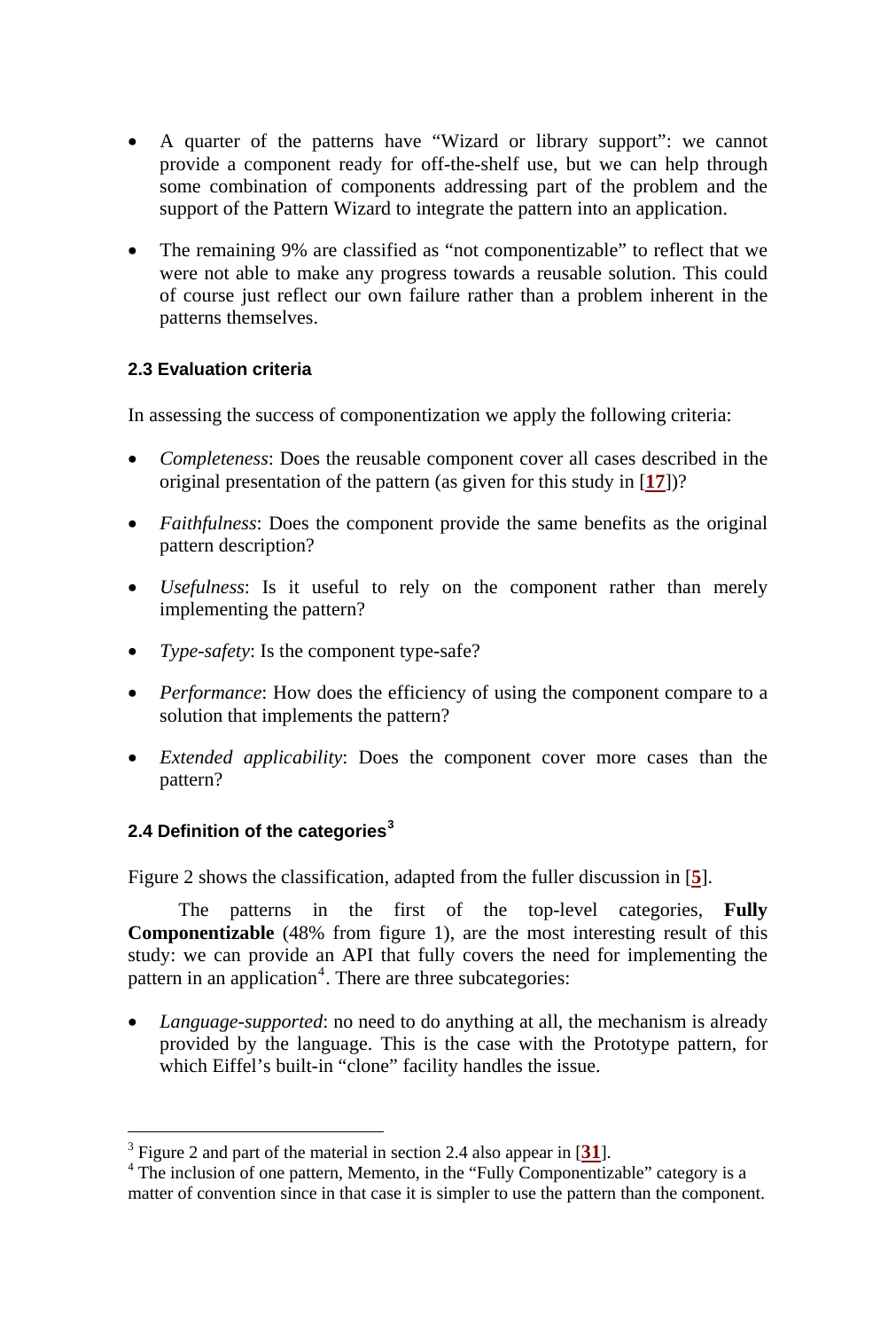

**Figure 2: Pattern componentizability classification**

- *Library-supported*: in this case the mechanisms of an existing library do the job. This subcategory is included for completeness since we have not so far uncovered any example.
- *New Component*: this is the most original case, indicating that we were able to develop a component that removes the need for the pattern. The Factory family of patterns, discussed below, is an example.

The second category, **Partially Componentizable**, covers patterns for which we were also able to develop a component for the Pattern Library, but the resulting solution is not quite *complete* or *faithful* as defined above.

In the **Wizard or Library Support** category, there is no reusable component in the Pattern Library, but we are able to help developers integrate the pattern into their application through either or both of two techniques:

- They can use the Pattern Wizard to produce a skeleton describing the architecture of the pattern, then fill in the specific elements.
- They can rely on some partial component support from existing libraries.

Patterns of the last category, **Not Componentizable**, have resisted all our efforts: we can neither provide a component, even partial, nor generate a skeleton. These are the patterns truly justifying the reuse-skeptic attitude of the pattern literature highlighted in the citations at the beginning of this article. Fortunately for our effort, only two of the standard design patterns belong to that category: Façade and Interpreter.

### **2.5 Role of specific language and library mechanisms**

The results of componentization are clearly dependent on the target programming language. The effort reported here benefits from the mechanisms of Eiffel [**[27](#page-26-1)**, **[32](#page-27-2)**], as described in the corresponding ECMA standard [**[14](#page-25-4)**]. The following language capabilities play a particularly important role; Table 1 shows their actual use in the Pattern Library.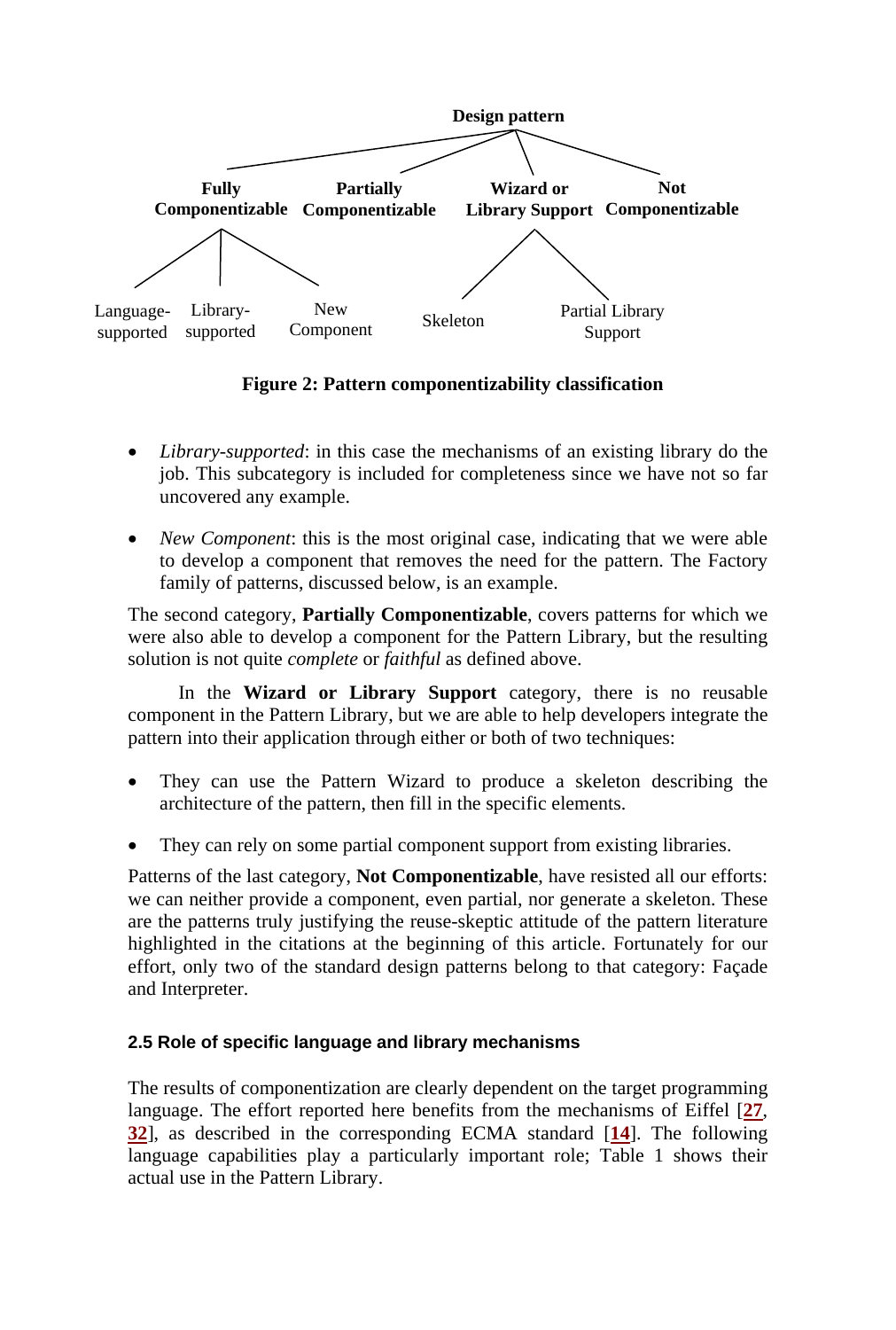|                                    | Prototype               |                          |                         | Flyweight<br>Observer<br>Mediator<br>Abstract Factory |                         |                         | Factory Method<br>Visitor | History-executable Comand | Auto-executable Command | Transparent Composite   | Safe Composite          |                         | Chain of Responsibility<br>Two-part Builder | Three-part Builder    |                         | <b>Proxy</b><br>State   | Original strategy       | Strategy with agents    | Memento               |
|------------------------------------|-------------------------|--------------------------|-------------------------|-------------------------------------------------------|-------------------------|-------------------------|---------------------------|---------------------------|-------------------------|-------------------------|-------------------------|-------------------------|---------------------------------------------|-----------------------|-------------------------|-------------------------|-------------------------|-------------------------|-----------------------|
| Client/supplier<br>mechanism       | $\overline{\text{x}}$   | $_{\overline{\text{x}}}$ | $\overline{\text{x}}$   | $\overline{\text{x}}$                                 | $\overline{\text{x}}$   | $\overline{\text{x}}$   | $\overline{\text{x}}$     | $\overline{\textbf{x}}$   | $\overline{\textbf{x}}$ | $_{\rm x}$              | X                       | $_{\rm X}$              | x                                           | $\overline{\text{x}}$ | $\overline{\text{x}}$   | $_{\rm X}$              | $_{\rm X}$              | $_{\rm x}$              | $_{\rm x}$            |
| Simple<br>inheritance              |                         | X                        | X                       |                                                       |                         |                         | x                         | x                         |                         | X                       | x                       | x                       |                                             |                       | X                       | X                       |                         |                         |                       |
| <b>Multiple</b><br>inheritance     |                         | $\overline{\textbf{x}}$  |                         |                                                       |                         |                         |                           |                           | X                       |                         |                         |                         |                                             |                       |                         |                         |                         |                         |                       |
| <b>Unconstrained</b><br>genericity |                         | $\overline{\textbf{x}}$  | $\overline{\textbf{x}}$ | $\overline{\textbf{x}}$                               | $\overline{\textbf{x}}$ | x                       | $\overline{\text{X}}$     | x                         | $\overline{\textbf{x}}$ | x                       | x                       | x                       | x                                           | x                     |                         |                         |                         |                         |                       |
| Constrained<br>genericity          |                         | x                        | $\overline{\textbf{x}}$ | X                                                     |                         |                         |                           |                           |                         |                         |                         |                         | X                                           | X                     | x                       |                         | x                       |                         |                       |
| Design by<br>Contract              | $\overline{\mathbf{x}}$ | $\overline{\text{x}}$    | $\overline{\text{x}}$   | $\overline{\text{x}}$                                 | $\overline{\textbf{x}}$ | $\overline{\textbf{x}}$ | $\overline{\textbf{x}}$   | $\overline{\text{x}}$     | $\overline{\textbf{x}}$ | $\overline{\mathbf{x}}$ | $\overline{\textbf{x}}$ | $\overline{\textbf{x}}$ | $\overline{\textbf{x}}$                     | X                     | $\overline{\textbf{x}}$ | $\overline{\textbf{x}}$ | $\overline{\mathbf{x}}$ | $\overline{\textbf{x}}$ | $\overline{\text{x}}$ |
| Type<br>conversion                 |                         |                          |                         |                                                       |                         |                         |                           |                           |                         |                         |                         |                         |                                             |                       |                         |                         |                         |                         |                       |
| <b>Agents</b>                      |                         | $\overline{\textbf{x}}$  | $\overline{\text{x}}$   | $\overline{\text{x}}$                                 | $\overline{\text{x}}$   | $\overline{\text{x}}$   | $\overline{\textbf{x}}$   | $\overline{\textbf{x}}$   | $\overline{\textbf{x}}$ |                         |                         |                         | x                                           | $\overline{\text{x}}$ |                         |                         |                         | x                       |                       |
| Cloning<br>facilities              | х                       |                          |                         |                                                       |                         |                         |                           |                           |                         |                         |                         |                         |                                             |                       |                         |                         |                         |                         |                       |
|                                    |                         |                          |                         |                                                       |                         |                         |                           |                           |                         |                         |                         |                         |                                             |                       |                         |                         |                         |                         |                       |

**Table 1: Eiffel language mechanisms and their use in the Pattern Library** 

- **Genericity**, a basic Eiffel facility for defining classes parameterized by types, and already used in all Eiffel data structure libraries. Genericity is *constrained* if the actual generic parameter must be a descendant of a specific type, *unconstrained* otherwise. All the Pattern Library classes (for the fully componentized patterns) rely on unconstrained genericity; three (Observer, Mediator and Flyweight) use the constrained form.
- **Agents** [[12](#page-25-5)]: objects encapsulating routines ready to be called. 73% (8 out of 11) of the fully componentized patterns use agents.
- **Tuples**: sequences of values of set types, similar to classes but anonymous.
- Support for **Design by Contract**™ [**[24](#page-26-2)**, **[25](#page-26-3)**, **[26](#page-26-4)**] to equip the componentized patterns with precise semantic properties. All Pattern Library classes take advantage of contracts.
- **Client-supplier** relationships.
- Single and multiple **inheritance**.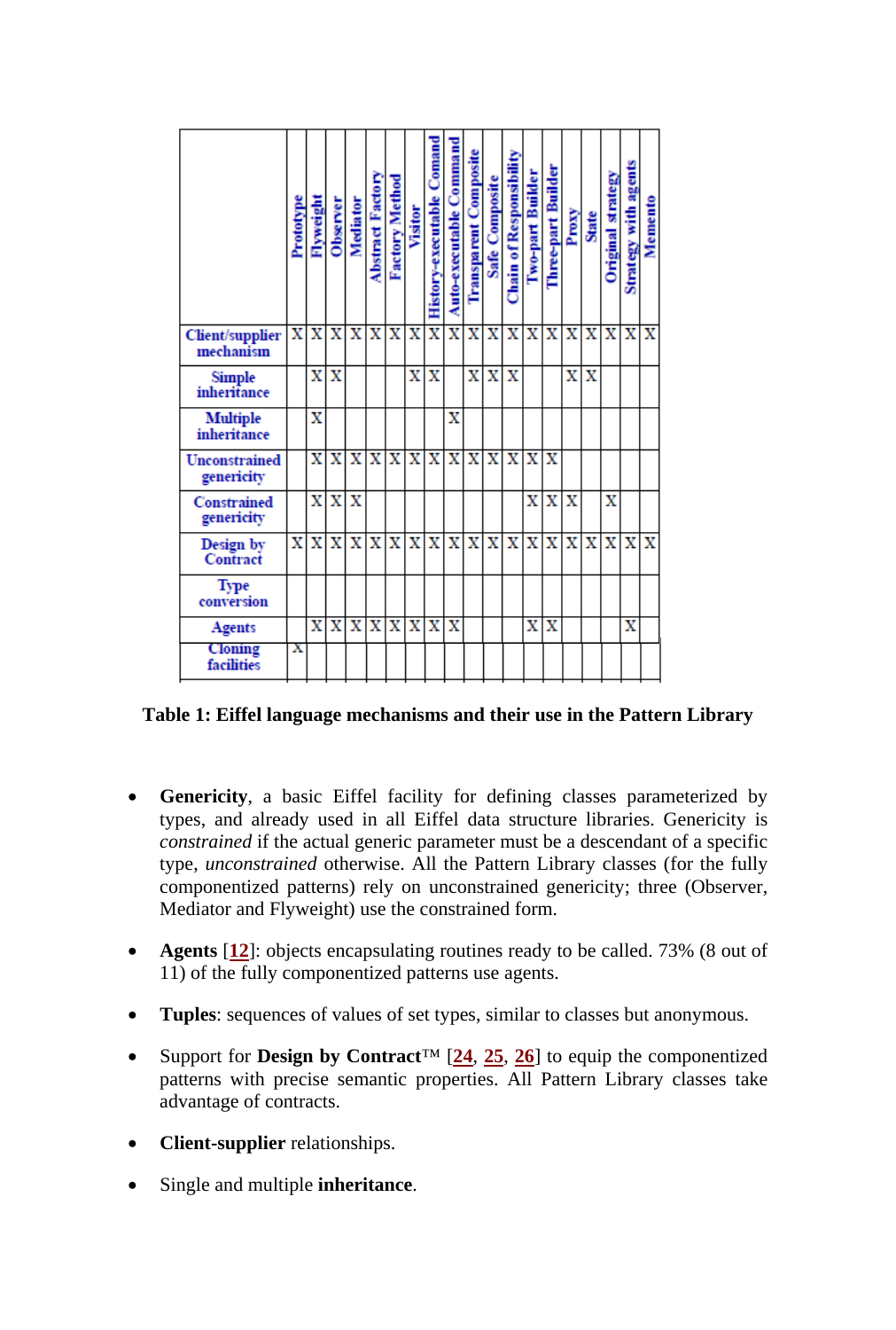- Automatic **type conversion**, which exists in all languages for basic types (as in converting from integers to reals) but benefit in Eiffel from a full-fledged mechanism applicable to any user-defined type and carefully combined with inheritance [**[30](#page-27-0)**]. This facility is mentioned here even though it is not used in any of the currently componentized patterns; informal investigations of other patterns show that it can play a useful role.
- **Cloning**: built-in facilities for duplicating objects.

# **3. "ABSTRACT FACTORY" AS A PATTERN**

The Abstract Factory design pattern is a widely used solution to create object families without specifying the concrete type of each object. In this section we describe the pattern, its benefits and limitations.

### **3.1 Pattern description**

The Abstract Factory pattern is intended to "*provide an interface for creating families of related or dependent objects without specifying their concrete classes*" [**[17](#page-25-0)**]. Figure 3 (using, as other class diagrams in this article, the conventions of the BON method [**[34](#page-27-3)**], explained by the legend below) shows the classes involved and their relationships.

In this example and others, some of the names and conventions have been changed from [**[17](#page-25-0)**] for consistency with the rest of the discussion, but this does not affect the substance of the patterns. A feature is "effective" if it is implemented, "deferred" if it is only specified (with a contract if applicable). A class is effective if all its features are effective, deferred otherwise. A deferred class does not have to be fully abstract: it may contain a mix of deferred and effective features.

The deferred class *FACTORY* declares the deferred factory functions, *new\_product\_a* and *new\_product\_b*, which create and return a new instance of *PRODUCT* A and *PRODUCT* B. These functions are effected (made effective) in *FACTORY\_1* and *FACTORY\_2*, in a covariant way: in *FACTORY\_1*, *new\_product\_a* returns an instance of *PRODUCT\_A1* and *new\_product\_b* of *PRODUCT\_B1*; in *FACTORY\_2*, they produce a *PRODUCT\_A2* or a *PRODUCT\_B2*.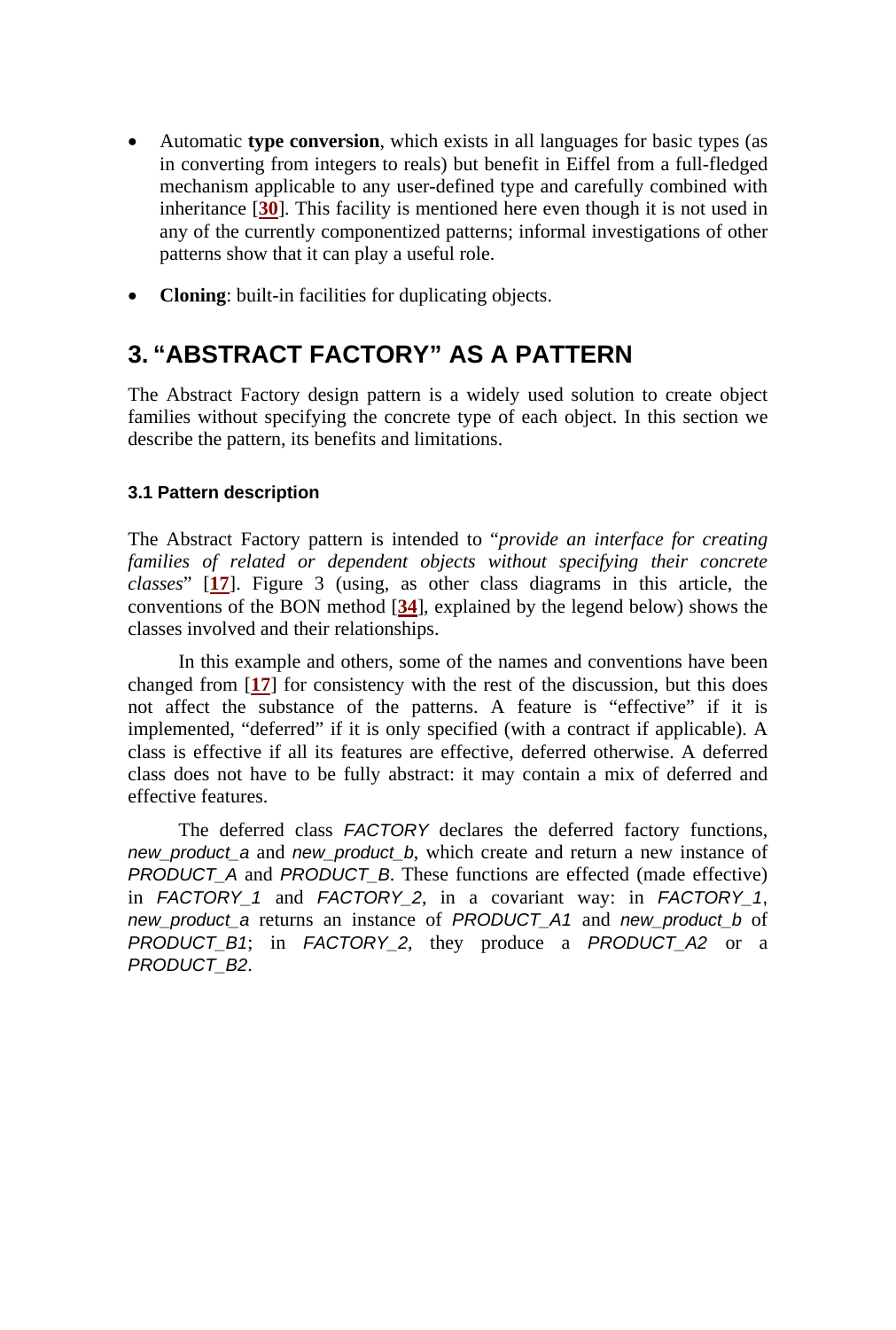

**Figure 3: Class structure for the Abstract Factory pattern**

## **3.2 Using the pattern**

Because the factory pattern is just a pattern, the above software structure must be instantiated anew for each application. Here is such an example, covering a traffic simulation system. Cities have people and vehicles; we will use factories for both of these kinds of objects. A vehicle — car, bus, tram — has an engine, wheels, and doors, which vary with the vehicle type.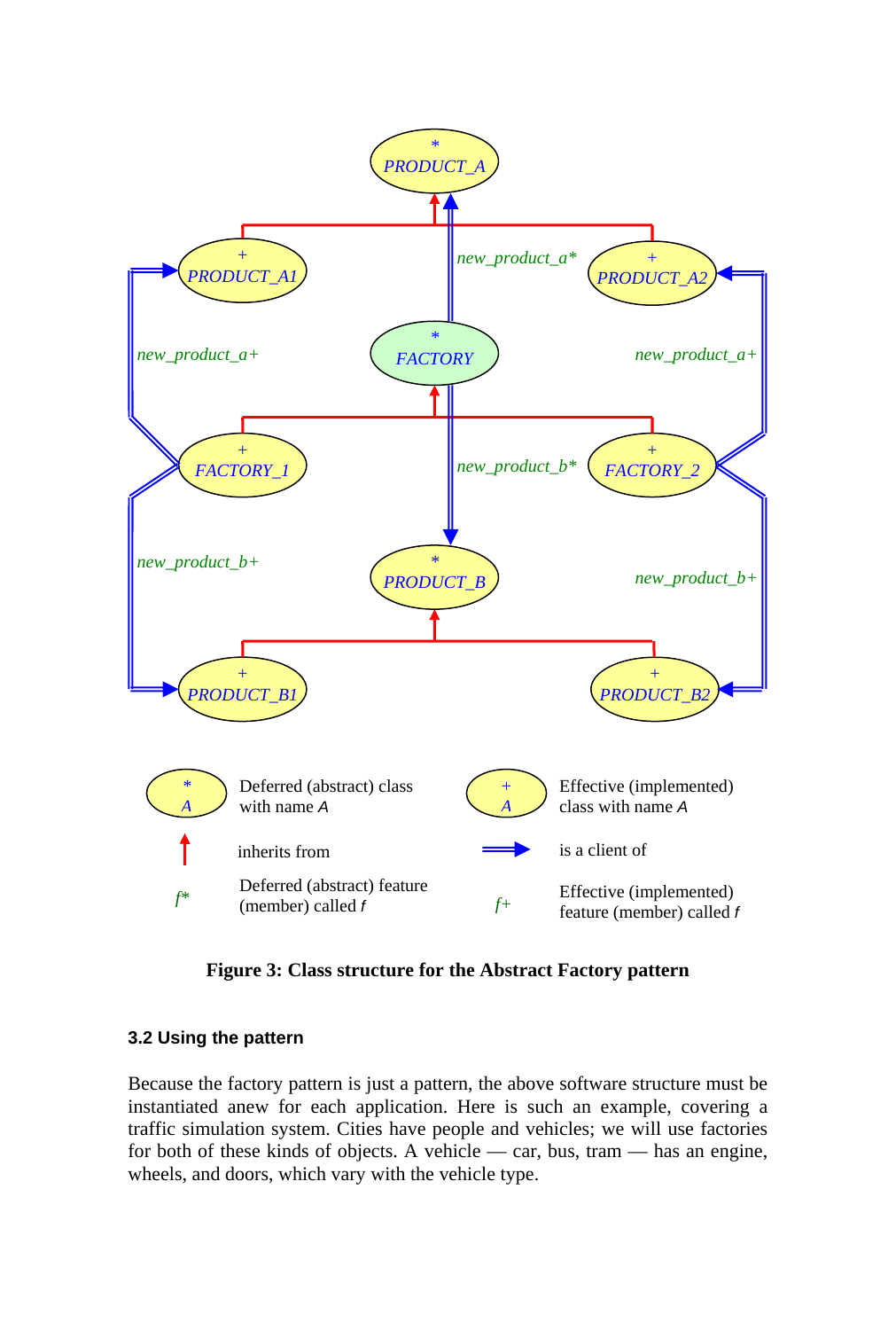

**Figure 4. Traffic simulation with the Abstract Factory pattern** 

Figure 4 shows the structure. The *FACTORY* classes implement the pattern; the others describe the application domain. To create a new person, clients will use the factory class *PERSON\_FACTORY*; to create a vehicle, they use *VEHICLE\_FACTORY*, deferred but with three effective descendants *CAR\_FACTORY*, *BUS\_FACTORY* and *TRAM\_FACTORY*. Note how these mirror the *VEHICLE* hierarchy.

The example has been spelled out, including classes such as *VEHICLE*, *CAR*, *WHEEL* and *CAR\_WHEEL* which have no direct relation to the pattern but help make this application of the pattern complete and realistic. Here are possible versions of these classes, starting with *VEHICLE[5](#page-9-0)* :

| note                                                            |
|-----------------------------------------------------------------|
| description: "General notion of vehicle for traffic simulation" |
| deferred class                                                  |
| <i><b>VFHICI F</b></i>                                          |
| <b>feature</b> { <i>NONE</i> } -- Initialization                |
| make (e: like engine; w: like wheels; d: like doors)            |
| -- Set engine to e, wheels to w, doors to d.                    |
| require                                                         |
| engine_exists: $e$ /= <b>Void</b>                               |
| wheels exists: $w = \text{Void}$                                |
| wheels_does_not_contain_void: not w.has (Void)                  |
| wheel count positive: $w$ count > 0                             |
| wheels valid: $w$ count = wheel count                           |
| and w.count = w.capacity                                        |
| doors exists: $d/=\mathsf{Void}$                                |
| doors does not contain void: not d.has (Void)                   |
| doors valid: d.count = door count and                           |
| $d$ count = $d$ capacity                                        |
| do                                                              |
| engine := $e$ ; wheels := $w$ ; doors := d                      |
| ensure                                                          |
| engine_set: $engine = e$                                        |
| wheels_set: $wheels = w$                                        |
| doors set: $doors = d$                                          |
| end                                                             |
|                                                                 |

<span id="page-9-0"></span>5 All the program examples follow the Eiffel standard [**14**].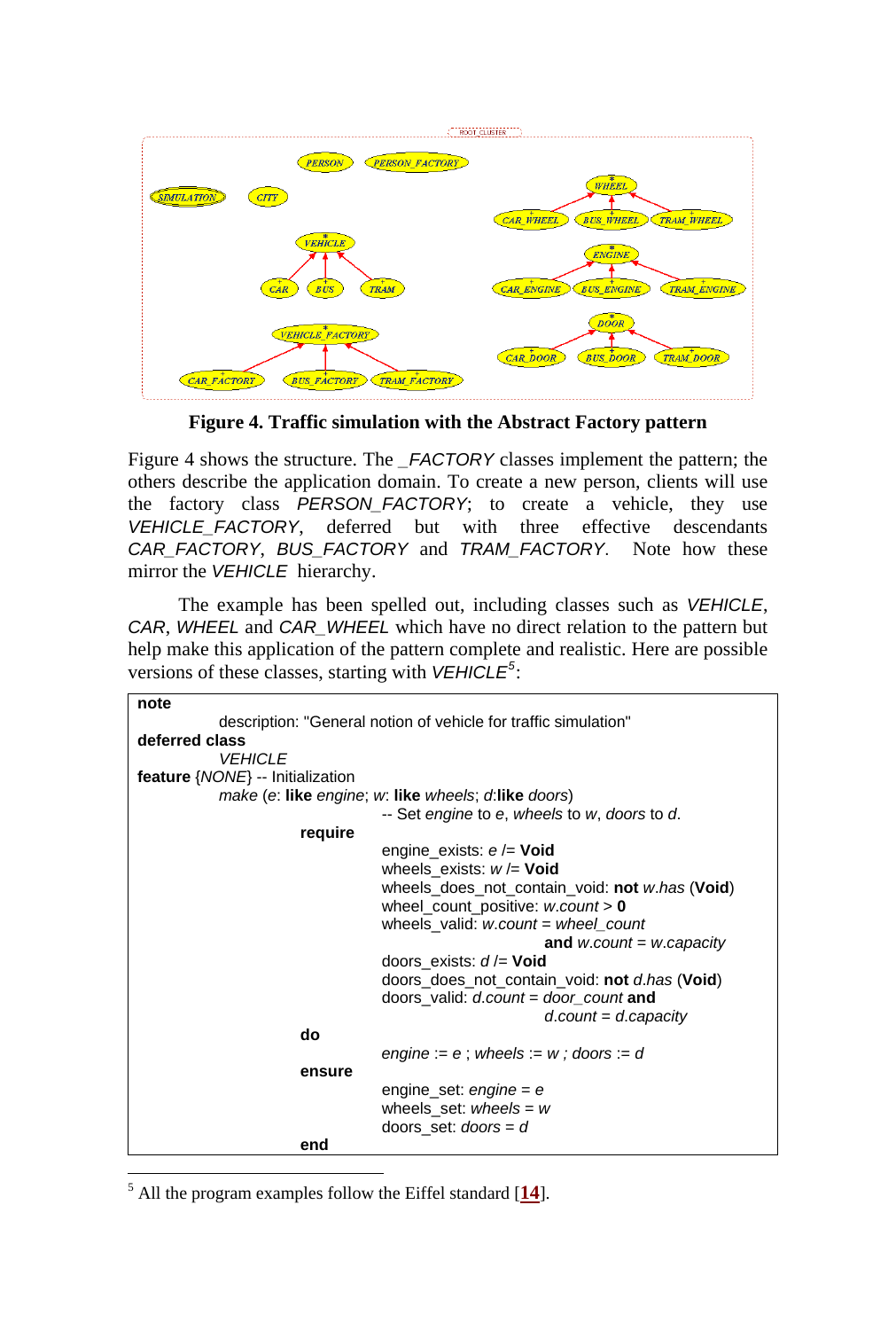| feature -- Access |                                                          |
|-------------------|----------------------------------------------------------|
|                   |                                                          |
|                   | engine: ENGINE                                           |
|                   | -- Engine                                                |
|                   |                                                          |
|                   | wheels: ARRAYED_LIST [WHEEL]                             |
|                   | -- Wheels                                                |
|                   |                                                          |
|                   | doors: ARRAYED_LIST [DOOR]                               |
|                   | -- Doors                                                 |
|                   |                                                          |
|                   | wheel count: INTEGER                                     |
|                   | -- Number of wheels                                      |
|                   | deferred end                                             |
|                   |                                                          |
|                   | door count: INTEGER                                      |
|                   | -- Number of doors                                       |
|                   | deferred                                                 |
|                   | end                                                      |
| invariant         |                                                          |
|                   | engine_exists: engine /= Void                            |
|                   | doors_exists: doors /= Void                              |
|                   |                                                          |
|                   | wheels exists: $wheels$ = Void                           |
|                   | doors does not contain void: not <i>doors.has</i> (Void) |
|                   | wheels_does_not_contain_void: not wheels.has (Void)      |
|                   | wheel_count_positive: wheel_count > 0                    |
|                   | door_count_valid: <i>door_count = doors.capacity</i> and |
|                   | $doors.count = door count$                               |
|                   | wheel count valid: wheel count = wheels. capacity and    |
|                   | wheels.count = wheel count                               |
| end               |                                                          |

A typical descendant of *VEHICLE*:

| note              | description: "General notion of car for traffic simulation"                           |
|-------------------|---------------------------------------------------------------------------------------|
| class             | CAR                                                                                   |
| inherit           | <b>VEHICLE</b>                                                                        |
| create            | redefine engine, wheels, doors end                                                    |
|                   | make                                                                                  |
| feature -- Access | engine: CAR ENGINE<br>-- Engine                                                       |
|                   | wheels: ARRAYED_LIST [CAR_WHEEL]<br>-- Wheels                                         |
|                   | doors: ARRAYED_LIST [CAR_DOOR]<br>-- Doors                                            |
|                   | Wheel_count: $INTEGR = 4$ ; Door_count: $INTEGR = 4$<br>-- Number of wheels and doors |
| invariant<br>end  | four wheels: wheel count = $4$<br>four doors: <i>door</i> count = $4$                 |

Other descendants of might include *BUS*, *TRAIN* etc. We also need wheels: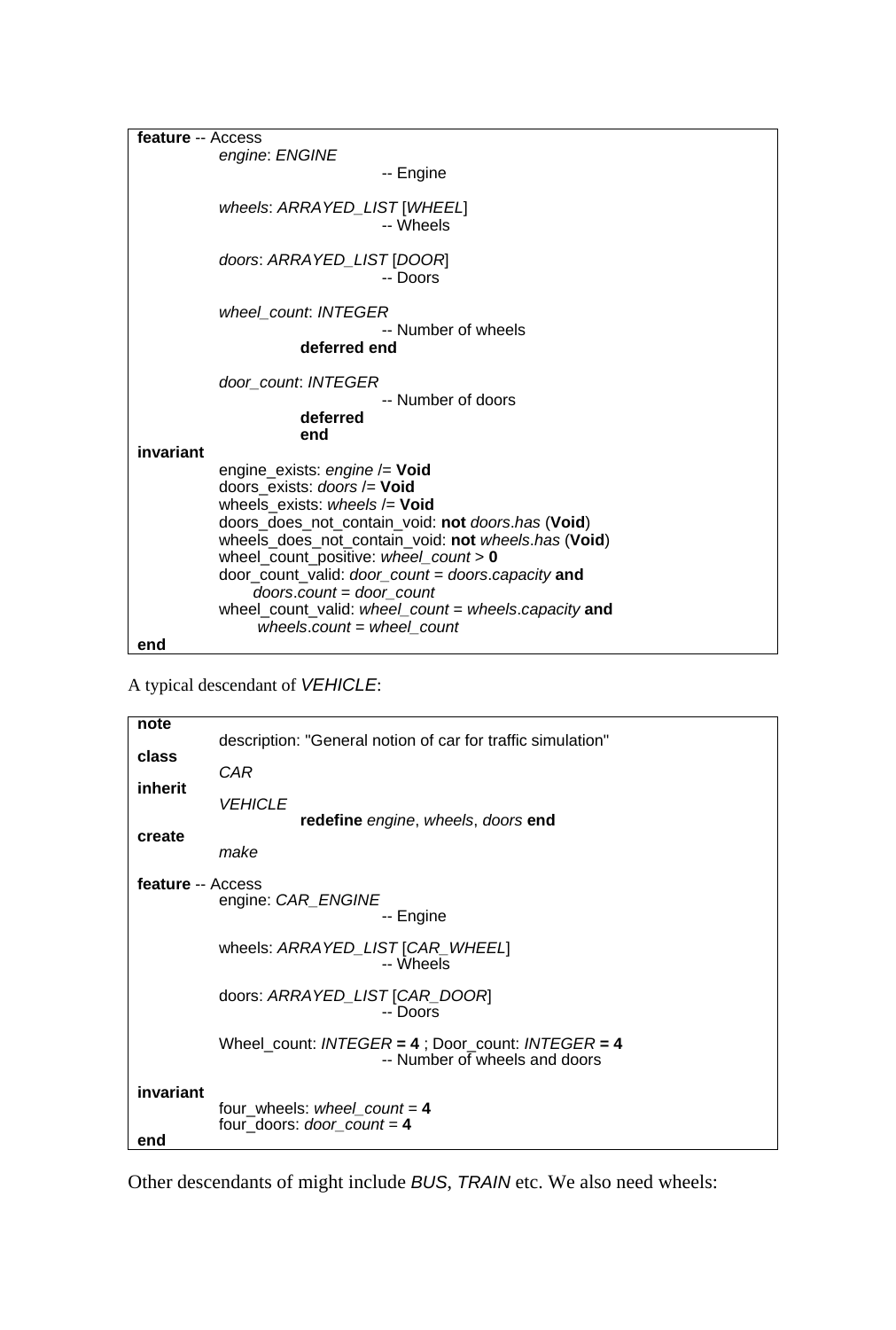

Descendants of *WHEEL* may include *CAR*\_*WHEEL* etc.:

Now the factory classes. *VEHICLE\_FACTORY*, deferred, contains the factory operations such as

|          | new_vehicle (p,d,w,h: INTEGER): VEHICLE                                                                           |
|----------|-------------------------------------------------------------------------------------------------------------------|
|          | -- New vehicle with engine power $p$ , wheel diameter $d$ ,                                                       |
|          | -- door width w and door height h                                                                                 |
| require  |                                                                                                                   |
|          | power valid: $p \geq p$ minimum power and $p \leq p$ maximum power<br>diameter_valid: $d == minimum$ diameter and |
|          | $d \leq$ maximum diameter                                                                                         |
|          | width valid: $w \ge m$ minimum width and $w \le m$ aximum width                                                   |
|          | height_valid: $h \geq m$ inimum_height and                                                                        |
|          | $h \leq m$ aximum height                                                                                          |
| deferred |                                                                                                                   |
| ensure   |                                                                                                                   |
|          | vehicle exists: Result $/=$ Void                                                                                  |
| end      |                                                                                                                   |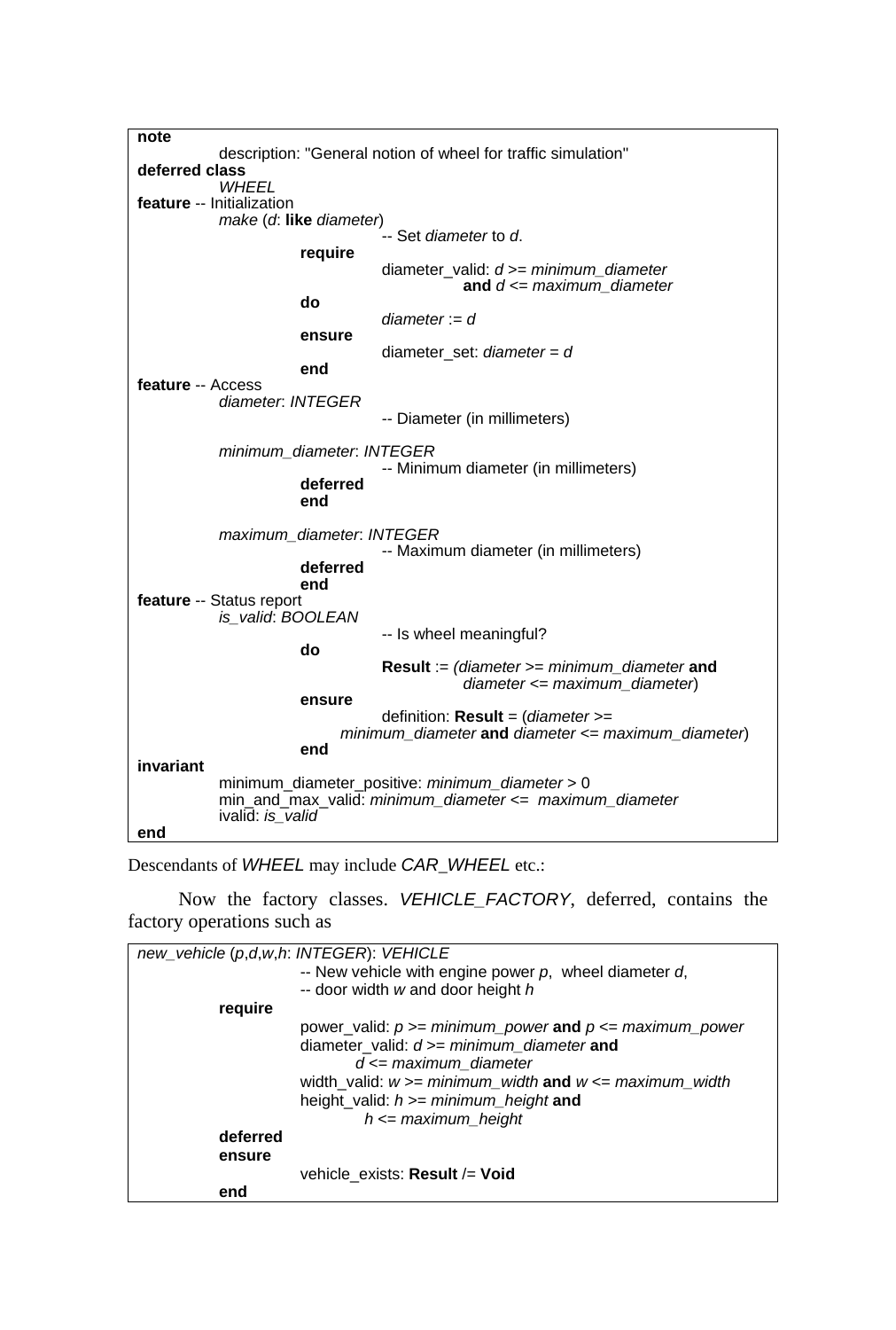The contracts use features such as *minimum\_power*, declared in class *VEHICLE FACTORY* as deferred and made effective in the descendants; these features will in practice have to duplicate code that exists in classes *ENGINE*, *WHEEL*, and *DOOR*.

Descendants of *VEHICLE\_FACTORY*, such as *CAR\_FACTORY*, define their own factory features, this time effective, for example:

| $new_{car}(p, d, w, h: INTEGR): CAR$ |                                                          |
|--------------------------------------|----------------------------------------------------------|
|                                      | -- New car with engine power $p$ , wheel diameter $d$ ,  |
|                                      | -- door width w and door height h                        |
| do                                   |                                                          |
|                                      | create Result.make (                                     |
|                                      |                                                          |
|                                      | new_engine $(p)$ , new_wheels $(d)$ , new_doors $(w, h)$ |
| end                                  |                                                          |

*new\_engine* is another factory feature declared in *VEHICLE\_FACTORY*. *new\_wheels* and *new\_doors* are not part of the class interface, but deal with the implementation; they use the factory features *new\_wheel* and *new\_door*.

Using the *Abstract Factory* pattern, the root creation procedure (feature *make* of class *SIMULATION*) has such calls as:

```
zurich_city.vehicles.extend (car_factory.new_car ( 
             power, wheel_diameter, door_width, door_height))
```
We can define *car factory* as a once function (creating an object on first call, then returning on every subsequent call a reference to that object):

| car_factory: CAR_FACTORY |                                    |
|--------------------------|------------------------------------|
|                          | -- Car factory object, shared      |
| once                     |                                    |
|                          | create Result                      |
| ensure                   |                                    |
|                          | car_factory_exists: Result /= Void |
| end                      |                                    |

This technique ensures that we have exactly one "car factory" object in the system, and is applied to other factories as well. The rest of the factory-based part of the traffic simulation system follows directly from the above models.

### **3.3 Abstract Factory as a pattern: an analysis**

From a software engineering perspective, the Abstract Factory pattern lends itself to criticism on two grounds:

• It causes considerable code redundancy; remember in particular that (in the general model of section 3.1) classes *FACTORY\_1*, *PRODUCT\_A* and P*RODUCT\_A1* are templates for *m*, *n* and *m*∗ *n* classes respectively, where *m* is the number of factories (two in this example, 1 and 2) and *n* the number of products (also two, A and B). [**[17](#page-25-0)**] acknowledges this problem by noting that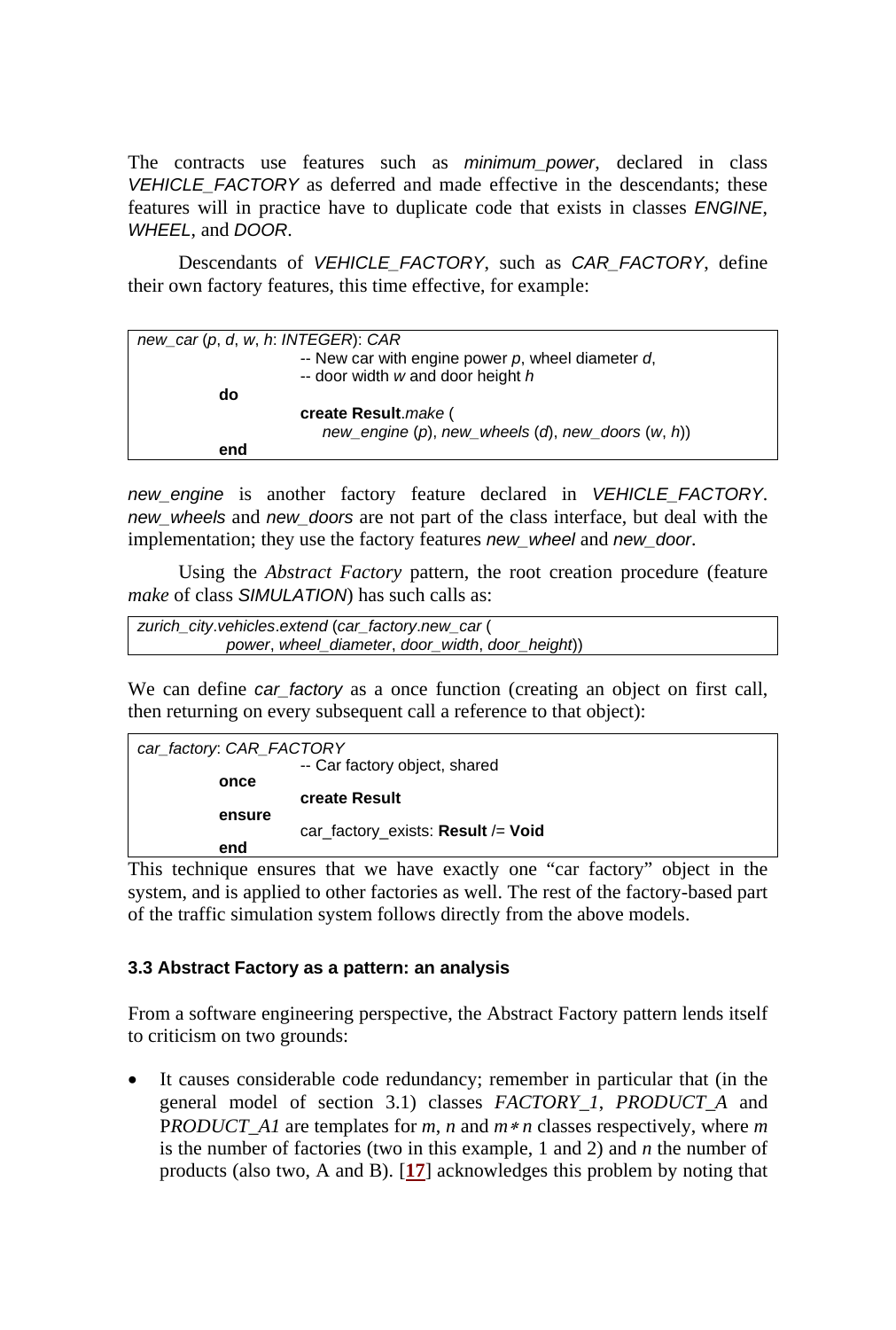the pattern "*requires a new concrete factory subclass for each product family, even if the product family differs only slightly*".

It is well known that code duplication is the source of considerable trouble in software construction and maintenance. Future changes made to one variant must be carried over to the others; ditto for bug corrections. The software becomes uselessly complex, raising new challenges for project and configuration management.

• Another problem is the solution's lack of flexibility. The deferred class *FACTORY* must specify a fixed number of factory functions and their signatures. As a consequence, "*supporting new kinds of products is difficult*": introducing a new family of products requires changing class *FACTORY* and all its descendants. No wonder this leads to conclusions that patterns are inherently non-componentizable.

To address these issues, [**[17](#page-25-0)**] suggests combining Abstract Factory with the *Prototype* pattern. In Eiffel there is no need for this pattern, as its purpose, producing *clones* of objects, is directly addressed by a built-in language and library mechanism.

Combining cloning with **genericity** leads to the basic idea behind the reusable solution — the Factory components of the Pattern Library.

## **4. "ABSTRACT FACTORY" AS A COMPONENT**

We now examine the reusable solution devised for the Abstract Factory pattern.

A reusable component lives or dies by its  $API$  — by how easy it is for client programmers to take advantage of the component through the purely abstract description of its interface. For this reason we first illustrate the Abstract Factory component through a typical example of its *use*; next we study how this solution compares, for the application developer, with implementing the pattern directly; then we look at the component's internal *design and implementation*.

#### **4.1 Using the Abstract Factory component**

Instead of having to write one factory class per vehicle type, users of the Pattern Library's Abstract Factory component rely on a single generic class *FACTORY* [*G*]. This is the only class we need to examine.

The root creation procedure *make* is similar to its original version: the difference is that instead of calls such as

*zurich\_city*.*vehicles*.*extend* (*car\_factory*.*new\_car* (*power*, *wheel\_diameter*, *door\_width*, *door\_height*))

it suffices to call the factory function *new\_with\_args* from class *FACTORY* [*G*]:

*zurich\_city*.*vehicles*.*extend* (*car\_factory*.*new\_with\_args* ( [*car\_power*, *car\_wheel\_diameter*, *car\_door\_width*, *car\_door\_height*]))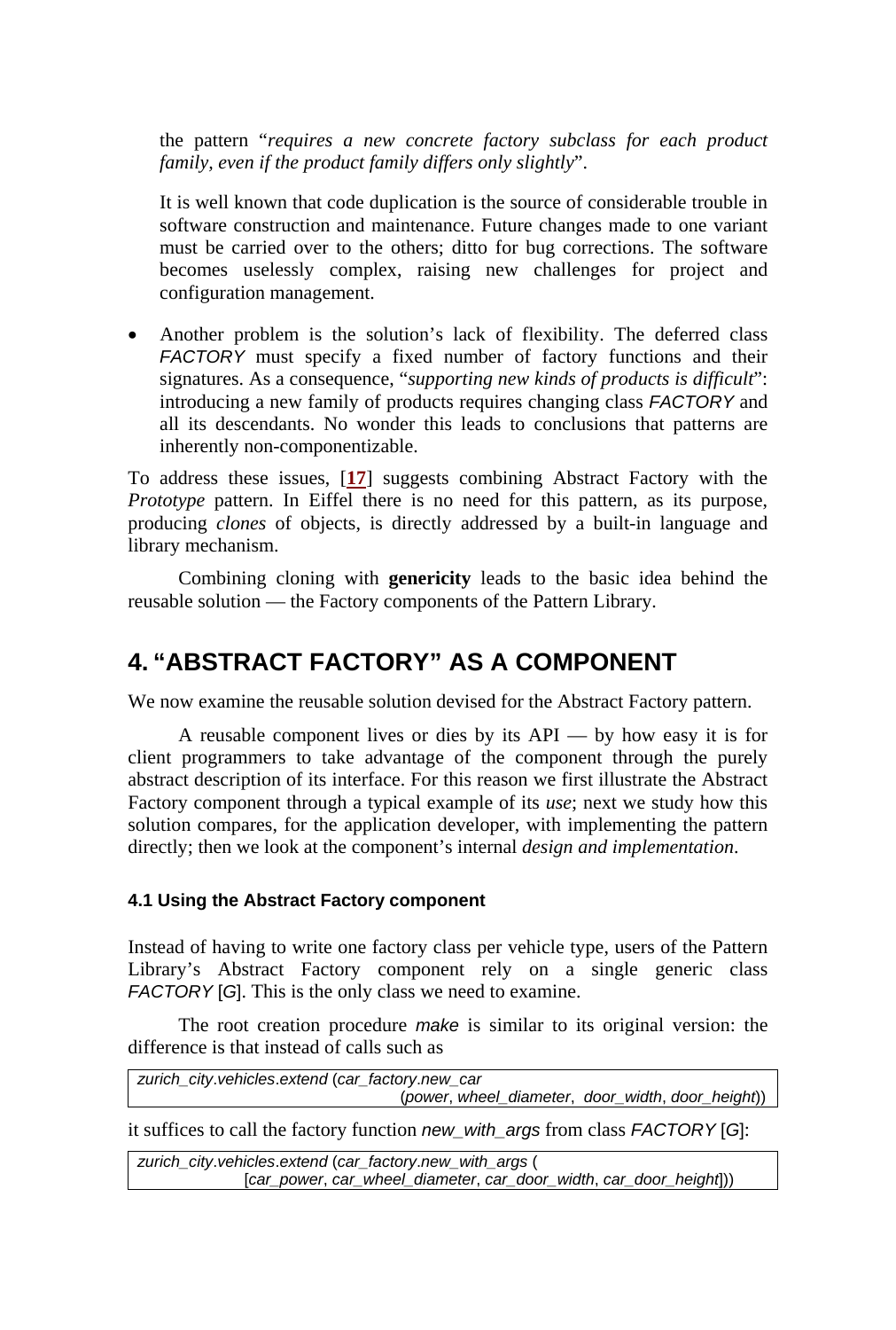Function *new\_with\_args* returning a new instance of *G* — the generic parameter type of *FACTORY* — created by calling the creation procedures of *G* with the argument given. The function indeed takes a single argument, an Eiffel **tuple**, given by a list of values in square brackets. The function *car\_factory* is defined simply as

| car_factory: FACTORY [CAR] |                                       |
|----------------------------|---------------------------------------|
|                            | -- Car factory                        |
| once                       |                                       |
|                            | create Result.make (agent new car)    |
| ensure                     |                                       |
|                            | car_factory_created: Result $/=$ Void |
| end                        |                                       |

and *new\_car* as

| new_car $(p, d, w, h: INTEGR)$ : CAR |                                                                         |
|--------------------------------------|-------------------------------------------------------------------------|
|                                      | -- New car with power engine p, wheel diameter d,                       |
|                                      | -- door width w and door height h                                       |
| require                              |                                                                         |
|                                      | power_valid: $p \geq \{CAR \text{ENGINE}\}\$ . minimum_power and        |
|                                      |                                                                         |
|                                      | $p \leq \{CAR \; ENGINE\}.$ maximum power                               |
|                                      | diameter valid: $d \geq \{CAR \textit{WHERE}\}\$ . minimum diameter and |
|                                      | $d \leq \{CAR \quad \text{WHEREL}\}$ . maximum diameter                 |
|                                      | width valid: $w = \{CAR\ DOOR\}$ . minimum width and                    |
|                                      | $w \leq \{CAR\ DOOR\}$ . maximum width                                  |
|                                      | height valid: $h = \{CAR\ DOOR\}$ . minimum height and                  |
|                                      | $h \leq \{CAR\ DOOR\}$ . maximum height                                 |
| do                                   |                                                                         |
|                                      |                                                                         |
|                                      | create Result make                                                      |
|                                      | $(car_{\text{}engine_{\text{}}\text{factor}})$ hew with args ([p]),     |
|                                      | new car wheels $(d)$ , new car doors $(w, h)$                           |
| ensure                               |                                                                         |
|                                      | car exists: Result $/=$ Void                                            |
| end                                  |                                                                         |
|                                      |                                                                         |

The notation {*C*}.*m* yields the value of a constant *m* declared in a class *C* .

#### **4.2 Discussion: pattern vs. reusable component**

On the basis of the API (even though we haven't seen the implementation yet) we can now compare, from a client's perspective, the component-based solution against the original direct implementation of the pattern. The traffic simulation program provides an appropriate example.

On the negative side, the new solution loses some flexibility: it no longer uses specific factory classes such as *CAR\_FACTORY* and *BUS\_FACTORY* inheriting from a common ancestor *VEHICLE\_FACTORY*; the equivalent code is in a single *SIMULATION* class. This may cause some code redundancy, for example between features *new\_car*, *new\_bus*, and *new\_tram*; in addition class *SIMULATION* can be bulky.

On the positive side we note: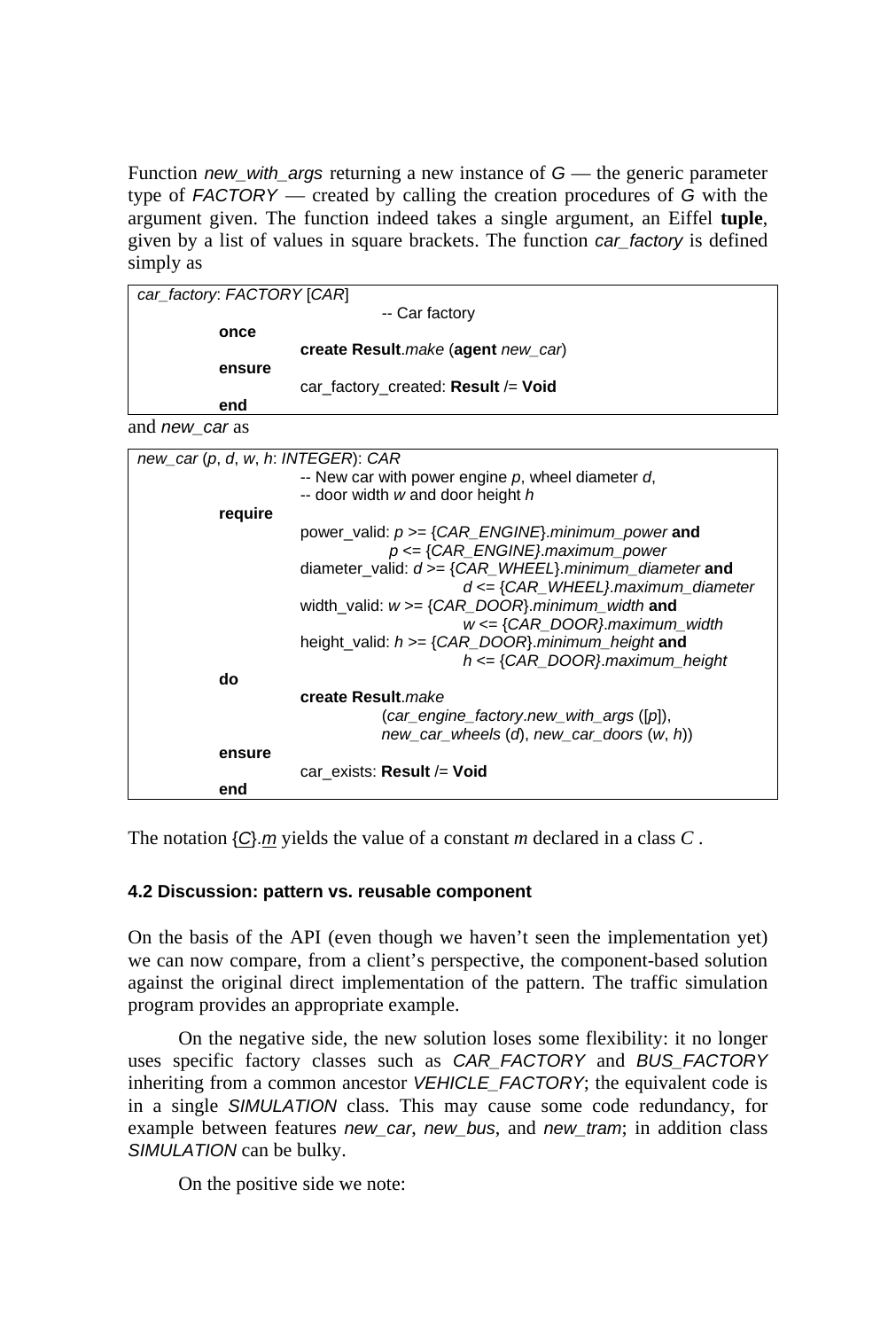- Reusability: the single remaining factory class, *FACTORY* [*G*] is a library class that can be reused in many applications whereas classes such as *CAR\_FACTORY* were specific to one application and could not be reused without considerable changes.
- Ease of use: although simplicity of an API is partly a matter of opinion, we think the traffic simulation example demonstrates that the Pattern Library makes it particularly easy to equip any application with abstract factories.
- Fewer classes: there is now just one factory class, the general-purpose *FACTORY* [*G*], instead of five (*VEHICLE\_FACTORY* and one for each other type of vehicle).
- No code duplication for contracts: there no more need to duplicate in the root class *SIMULATION* the constant features *minimum\_power*, *maximum\_power* etc. from *ENGINE*, *WHEEL*, and *DOOR*, since can now just use {*CAR\_ENGINE*}.*minimum\_power* etc. This was not possible in the original version since {**like** *new\_engine*}.*minimum\_power* is not a valid notation (a language limitation which conceptually seems impossible to remove).

### **4.3 Towards a reusable component**

We now examine the internal design of the Abstract Factory component of the Pattern Library. Before presenting the final version, which involves several advanced language mechanisms such as constrained genericity and agents, we briefly present a few intermediate attempts and show why they were not completely satisfactory. The reader who is only interested in the final version can skip to section 4.4.

In a first approach, the factory function *new* returns a new instance of *G* by cloning a **prototype**, through the built-in function *cloned* coming in Eiffel from the universal ancestor class *ANY* and hence available to all classes. (In earlier versions it was known as *clone* or *twin*).

```
note
      description: "[ 
            Mechanisms for creating objects of type `G' by shallow cloning of a prototype. 
 ]" 
 version: "Version 1, not final" 
class 
           FACTORY [G] 
create 
           make
feature -- Initialization 
           make (p: like prototype) 
                                     -- Set prototype to p. 
                         require
                                     prototype_exists: p /= Void
do de la contrata de la contrata de
                                     prototype := p
                         ensure
                                    prototype_set: prototype = p
```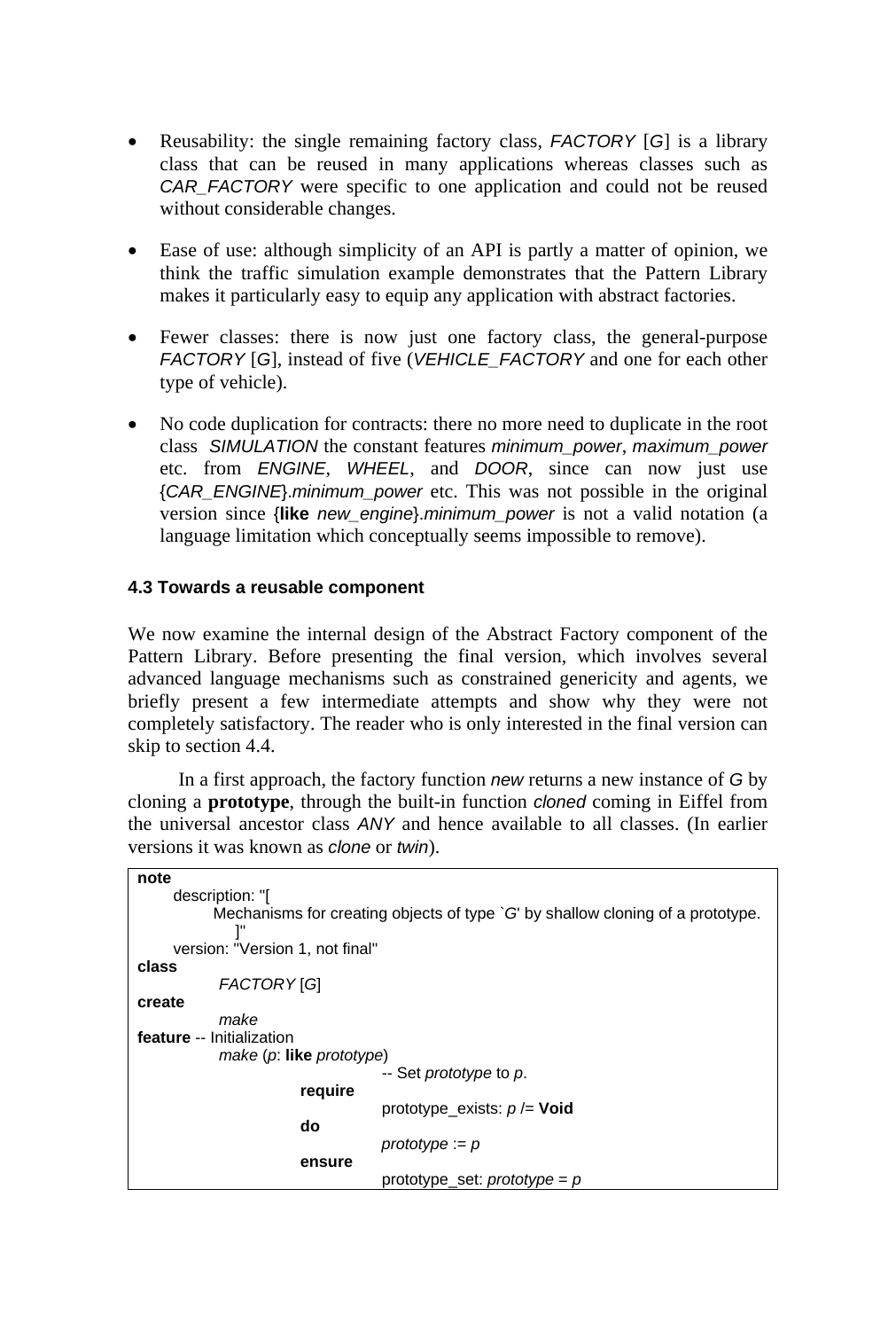

Function *new* uses shallow cloning, as provided by the library feature *cloned*. It is possible to use deep cloning instead (see [**[5](#page-25-1)**] for more details on this and other variants). To define actual factory classes we provide actual generic parameters, as in *FACTORY* [*VEHICLE*].

This solution, however, does not provide a direct way to initialize newly created objects. For this we should rely on Eiffel's **constrained genericity**: we force the generic parameter of *FACTORY* [*G*] to provide *default\_create* as creation procedure; Eiffel rules imply that in this case the creation instruction **create** *x* (without an explicit creation procedure) is valid for *x* of type *G* is permitted; it will call as creation procedure the version of *default\_create*  corresponding to the actual generic parameter. The class becomes just:

| note               |                                 |                                              |  |  |  |  |
|--------------------|---------------------------------|----------------------------------------------|--|--|--|--|
|                    | description: "Object factory"   |                                              |  |  |  |  |
|                    | version: "Version 2, not final" |                                              |  |  |  |  |
| class              |                                 |                                              |  |  |  |  |
|                    |                                 | FACTORY [G -> ANY create default create end] |  |  |  |  |
| feature -- Factory |                                 |                                              |  |  |  |  |
|                    | new: G                          |                                              |  |  |  |  |
|                    |                                 | -- Instantiate a new object of type G.       |  |  |  |  |
|                    | do                              |                                              |  |  |  |  |
|                    |                                 | create Result                                |  |  |  |  |
|                    | ensure                          |                                              |  |  |  |  |
|                    |                                 | new instance exists: Result $/=$ Void        |  |  |  |  |
|                    | end                             |                                              |  |  |  |  |
| end                |                                 |                                              |  |  |  |  |

In this version *FACTORY* [*PRODUCT*] is only valid if class *PRODUCT* lists feature *default\_create* as one of its creation procedures. As a consequence, class *PRODUCT* has to be an effective (non-deferred) class.

Whenever we need a product, we call the feature *new* on the appropriate factory instead of creating the object directly. As in the original pattern, this design helps separate the object creations from the application logic. There is no more need for defining a prototype to be cloned.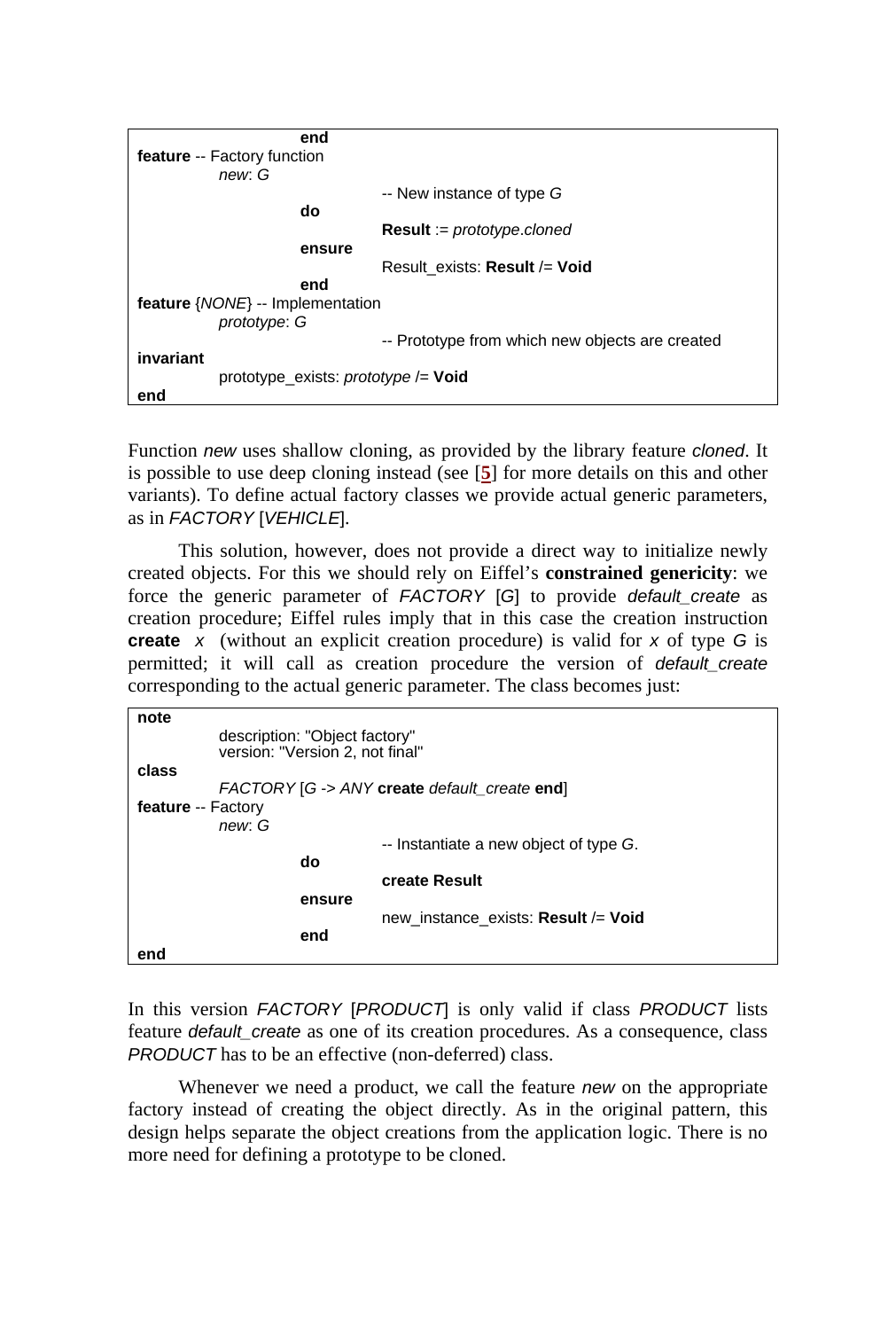A number of drawbacks remain. In our example we need factories of types *FACTORY* [*CAR*], *FACTORY* [*BUS*] etc. A typical one reads:

| car_factory: FACTORY [CAR] |                                  |  |
|----------------------------|----------------------------------|--|
|                            | -- Car factory                   |  |
| once                       |                                  |  |
|                            | create Result                    |  |
| ensure                     |                                  |  |
|                            | factory_exists: Result $/=$ Void |  |
| end                        |                                  |  |

(using a once function to guarantee sharing). *CAR* must now provide *default* create as a creation procedure. There is no reason it did before since this is just an ordinary application class. Even if we accept the prospect of modifying the class text, this could break a class invariant clause such as

 engine\_exists: *engine* /= **Void** which any creation procedure must ensure. This requires redefining *default\_create* in *CAR* :

| default create |                       |  |
|----------------|-----------------------|--|
|                | -- Set up maze.       |  |
| do             |                       |  |
|                | create engine make () |  |
| end            |                       |  |

This scheme may be made to work in this particular case, but it does not generalize to classes with more sophisticated invariants and creation procedures that (correspondingly) require arguments. Updating such classes to make them usable as actual generic parameters for *FACTORY* would break their existing clients. In any case the prospect of modifying existing classes from the application domain just to enable them to participate in factories is not practical.

All this indicates that the reusable solution as obtained so far does not scale up.

The root of the remaining problem is that the solution as obtained so far requires creation to be specified statically. We can make the solution more dynamic thanks to **agents**.

### **4.4 The factory component: using agents**

An agent in Eiffel is an object that wraps a routine; for a known routine *r*, **agent** *r*  defines the associated agent; another routine to which this agent has been passed as the argument *a* does not need to know what the original *r* was, but will be able to call it anyway through the *call* feature available on all agents, in the form *a.call* ([...]), where the argument is a tuple.

By passing a creation procedure to the factory as an agent, can wait until run time to provide every factory object with its tailor-made initialization mechanism.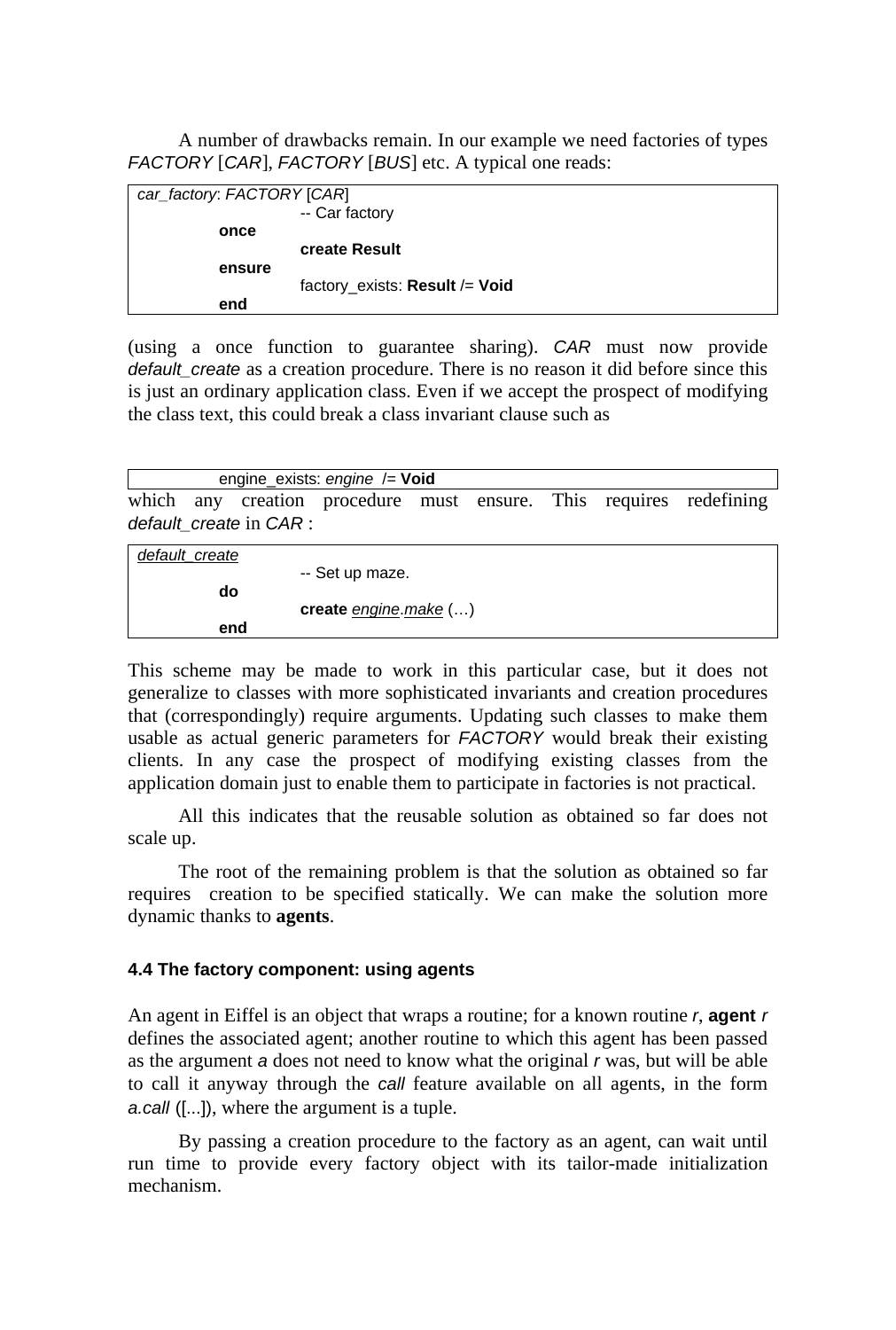This observation gives us the final version of the class *FACTORY* as used in the Pattern Library.

| note                                                                                   |                                  |                                                                               |
|----------------------------------------------------------------------------------------|----------------------------------|-------------------------------------------------------------------------------|
| description: "Object factory"<br>version: "Final version from the Pattern Library"     |                                  |                                                                               |
| class FACTORY [G] create                                                               |                                  |                                                                               |
| make                                                                                   |                                  |                                                                               |
| feature -- Initialization<br>make (func: like factory_function)                        |                                  |                                                                               |
|                                                                                        | -- Set factory_function to func. |                                                                               |
|                                                                                        | require                          |                                                                               |
| do                                                                                     |                                  | func exists: <i>func</i> /= <b>Void</b>                                       |
|                                                                                        |                                  | set_factory_function (func)                                                   |
|                                                                                        | ensure                           |                                                                               |
| end                                                                                    |                                  | function_set: $factors$ _function = func                                      |
| feature -- Access                                                                      |                                  |                                                                               |
| factory_function: FUNCTION [ANY, TUPLE, G]                                             |                                  |                                                                               |
|                                                                                        |                                  | -- Factory function creating instances of G                                   |
|                                                                                        |                                  |                                                                               |
| feature -- Factory functions<br>new: G                                                 |                                  |                                                                               |
|                                                                                        |                                  | -- New instance of G                                                          |
| do                                                                                     |                                  |                                                                               |
|                                                                                        |                                  | factory_function.call ([])<br><b>Result</b> := factory_function.last_result   |
|                                                                                        | ensure                           |                                                                               |
| end                                                                                    |                                  | new exists: Result /= Void                                                    |
|                                                                                        |                                  |                                                                               |
| new_with_args (args: TUPLE): G                                                         |                                  |                                                                               |
| require                                                                                |                                  | -- New instance of type G initialized with args                               |
|                                                                                        |                                  | valid: factory_function.valid_operands (args)                                 |
| do                                                                                     |                                  |                                                                               |
|                                                                                        |                                  | factory_function.call (args)<br><b>Result</b> := factory_function.last_result |
|                                                                                        | ensure                           |                                                                               |
| new exists: Result $/=$ Void<br>end                                                    |                                  |                                                                               |
|                                                                                        |                                  |                                                                               |
| feature -- Element change                                                              |                                  |                                                                               |
| set_factory_function (func: like factory_function)<br>-- Set factory_function to func. |                                  |                                                                               |
|                                                                                        | require                          |                                                                               |
| do                                                                                     |                                  | func_exists: func /= Void                                                     |
|                                                                                        |                                  | factory_function := func                                                      |
| ensure                                                                                 |                                  |                                                                               |
| end                                                                                    |                                  | function_set: $factory_$ function = func                                      |
| invariant                                                                              |                                  |                                                                               |
| factory_function_exists: factory_function /= Void                                      |                                  |                                                                               |
| end                                                                                    |                                  |                                                                               |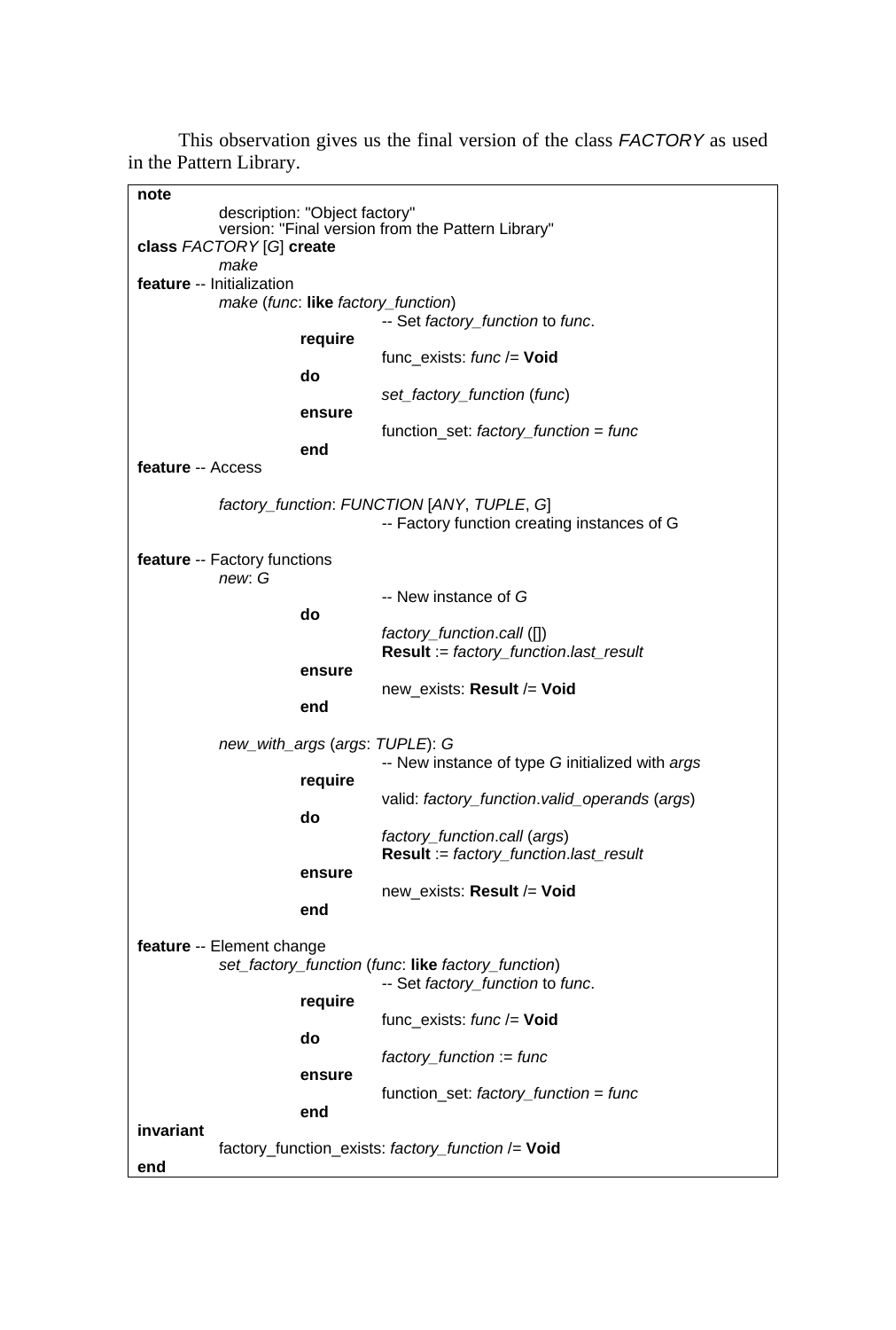### **4.5 Component properties**

We note the following properties of the componentization of the Abstract Factory pattern using the criteria of section 2.5:

- *Completeness*: The Factory component covers all cases described in the original Abstract Factory pattern. An apparent limitation is that it is possible to create only one kind of product; but this is simply a matter of convention: if you need to create two kinds of product, you'll just use two factories.
- *Usefulness*: The Factory component can indeed be used in practice as an effective replacement for the pattern.
- *Faithfulness*: While the architecture is different, the Factory component retains the intent and spirit of the original Abstract Factory pattern.
- *Type-safety*: The Factory component mainly relies on type-safe mechanisms of constrained genericity and agents.
- *Performance*: The main difference between the internal implementation of the Factory component and the Abstract Factory design pattern is the use of agent calls instead of direct calls to factory functions. Agents carry a performance overhead, but that overhead is very small on the overall application. Our benchmarks on a typical application show a degradation of only 7%.
- *Extended applicability*: The Factory component does not cover more cases than the original Abstract Factory pattern.

# **5. LIMITATIONS OF THE APPROACH**

We have shown on the example of Abstract Factory (confirmed by many others in our study) that it is possible to turn that design patterns into reusable components. There are, however, some limitations to this approach.

### **5.1 One pattern, several implementations**

The first limitation does not apply to the example of this article but to the approach as a whole: not all patterns appear fully componentizable. Counterexamples include "State", "Builder" and "Proxy". So we will in the short term continue to need some patterns that are only patterns, not components.

### **5.2 Language dependency**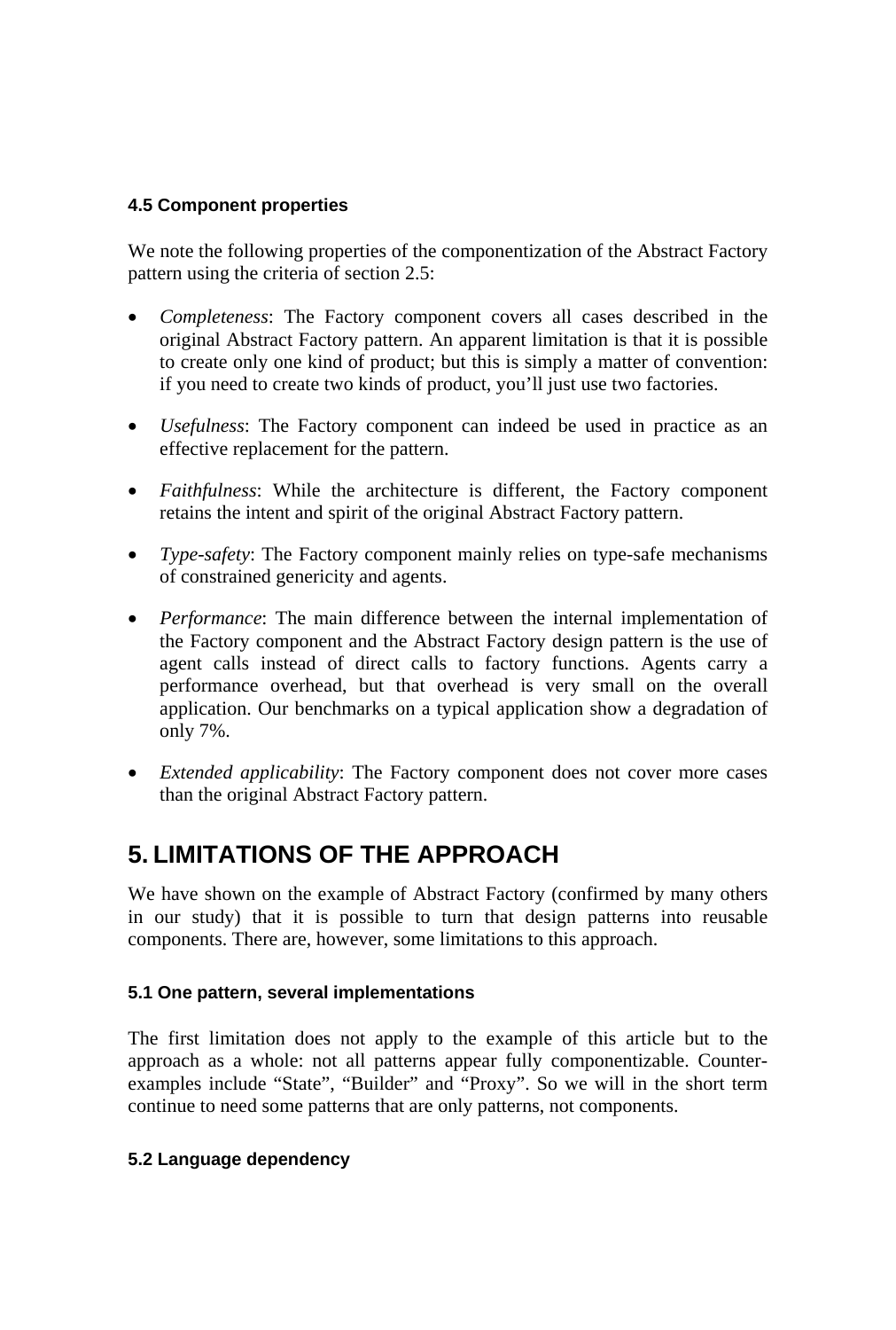We heavily rely on Eiffel mechanisms. We have not tried to transpose the approach to other languages. As an initial assessment for two recent languages:

- Genericity plays an important role and until recently was specific to Eiffel (and C++ with its macro-like "template" mechanism). Both Java and C# [**[22](#page-26-5)**] are in the process of adding a generic mechanism, which will help.
- Neither Java nor C# support multiple inheritance except from interfaces; this precludes the direct imitation of the Eiffel solutions using multiple inheritance.
- Neither Java nor C# support contracts; this affects the clarity of reusable solutions and the ease of making arguments supporting their correctness, but not the architecture per se. We may point here to our earlier work [**[2](#page-24-0)**, **[3](#page-24-1)**] on automatically extracting contracts from non-contracted classes, for example on .NET, which may prove useful here.
- C#'s "delegates" are a more limited form of agents, which may be applicable to the many Pattern Library solutions relying on agents.
- Java has explicitly rejected any form of agents or delegates. This puts into question the applicability to Java of most of the Pattern Library ideas (although reflection might provide some solutions).

### **6.3 Usefulness**

Some programmers may prefer to write their own customized design pattern implementation for any of the following reasons:

- *Usage complexity*: In some cases, using the reusable component may be less user-friendly than a customized pattern implementation. It may also be somewhat overkill when the pattern implementation is very simple. The Memento pattern is an example of this case.
- *Performance*: Some componentized versions of design patterns imply a performance overhead compared to a "traditional" pattern implementation. This is not the case with Abstract Factory, but for example the componentized Visitor may imply an overhead of 30% to 50% over direct use of the pattern [**[31](#page-27-1)**]. Although the pattern typically accounts for only part of the execution time of an entire application, this overhead may be intolerable in some performance-critical cases.

# **6. RELATED WORK**

**6.1 C++ implementation of design patterns**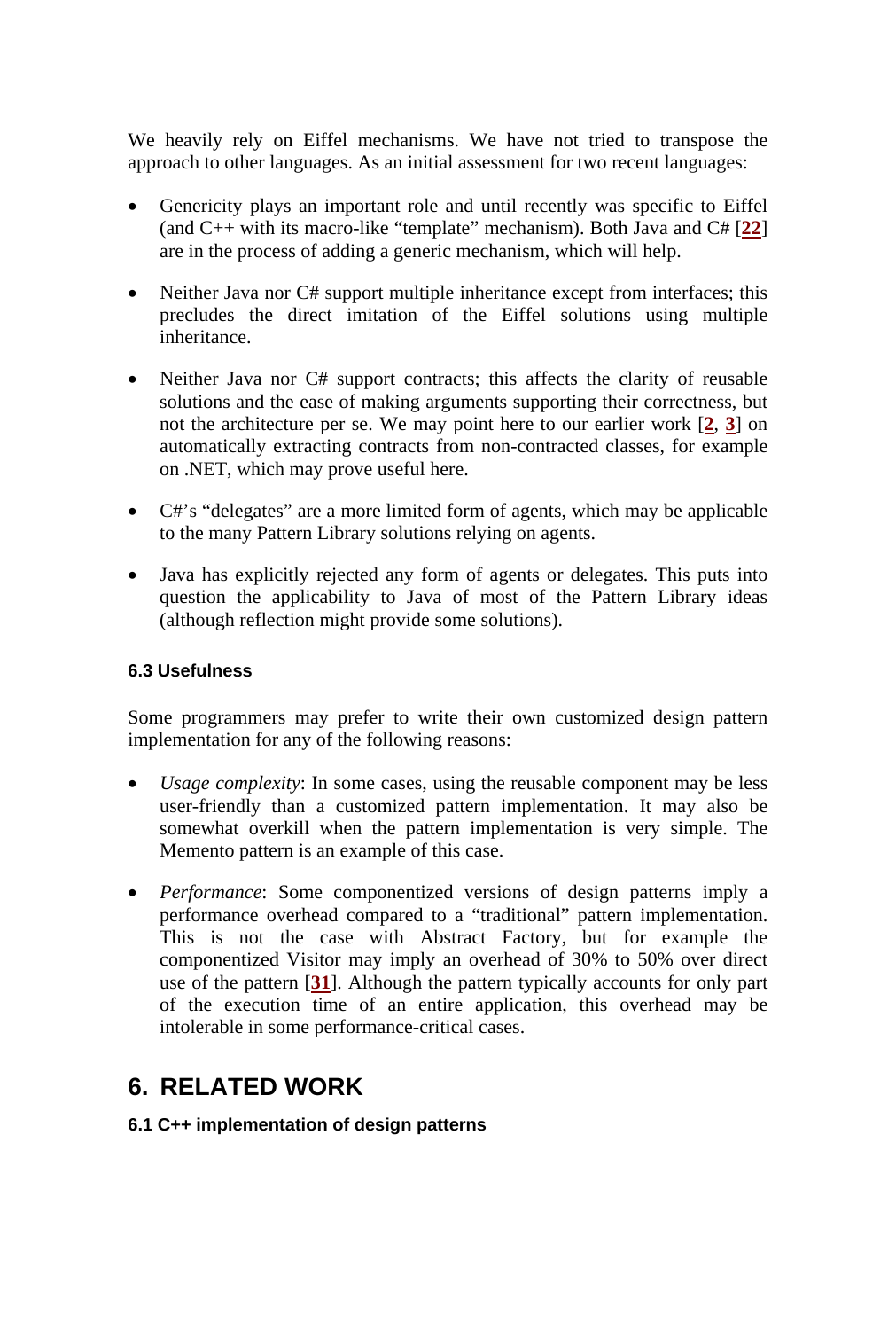Alexandrescu explains [**[1](#page-24-2)**] how to implement some design patterns in C++. Although related, his work only addresses a few design patterns, and its focus is different: providing different implementations of the patterns, many of them relying on C++ templates, rather than reusable (componentized) solutions.

#### **6.2 Aspect implementation of design patterns**

Hannemann and Kiczales [**[19](#page-26-6)**, henceforth "H & K"] explored how to take advantage of aspect-oriented programming (AOP) [**[23](#page-26-7)**] to implement aspects; they implemented the same 23 patterns as our study, in both Java and AspectJ [**[13](#page-25-6)**], an aspect-oriented extension for Java. They evaluated the resulting code according to four properties:

- *Locality*: The pattern code is confined in aspects; it does not extend to existing classes participating in the pattern.
- *Reusability*: The abstract aspect can be reused (programmers still need to write concrete aspects).
- *Composition transparency*: Some classes can be involved in many patterns transparently (because the pattern code is located in an aspect and does not touch the participant classes).
- *(Un)pluggability*: Adding or removing a pattern is easy because participant classes do not know about their involvement in the pattern implementation.

Using AspectJ sometimes came down to an implementation change and sometimes resulted in a completely new design structure.

The reusability classification of the aspect implementations is the most closely related to this work. While H  $\&$  K's definition of reusability differs from the one presented in this article (abstract aspects vs. concrete classes), it is interesting to see the similarities.

H & K note that Observer code usually spreads across several classes, making maintenance harder. For example, concrete subjects are likely to have many similar features which call a procedure *update\_observers*. Using aspects solves the problem through the notion of pointcut: one can define a set of points in the program execution where the feature *update* observers needs to be called no need to pollute the code of all concrete subjects anymore. As a result  $H \& K$ categorize Observer as reusable with AspectJ. They found eleven other patterns for which "*a core part of the implementation can be abstracted into reusable code*". Comparing these results with our componentizability classification:

• Our classification agrees on ten of their twelve reusable patterns. The Singleton and Iterator patterns resisted componentization work; note however that Iterator is already supported to some extent by existing Eiffel libraries and that the notion of "frozen class" now introduced in standard Eiffel makes it possible to generate skeleton classes for Singleton.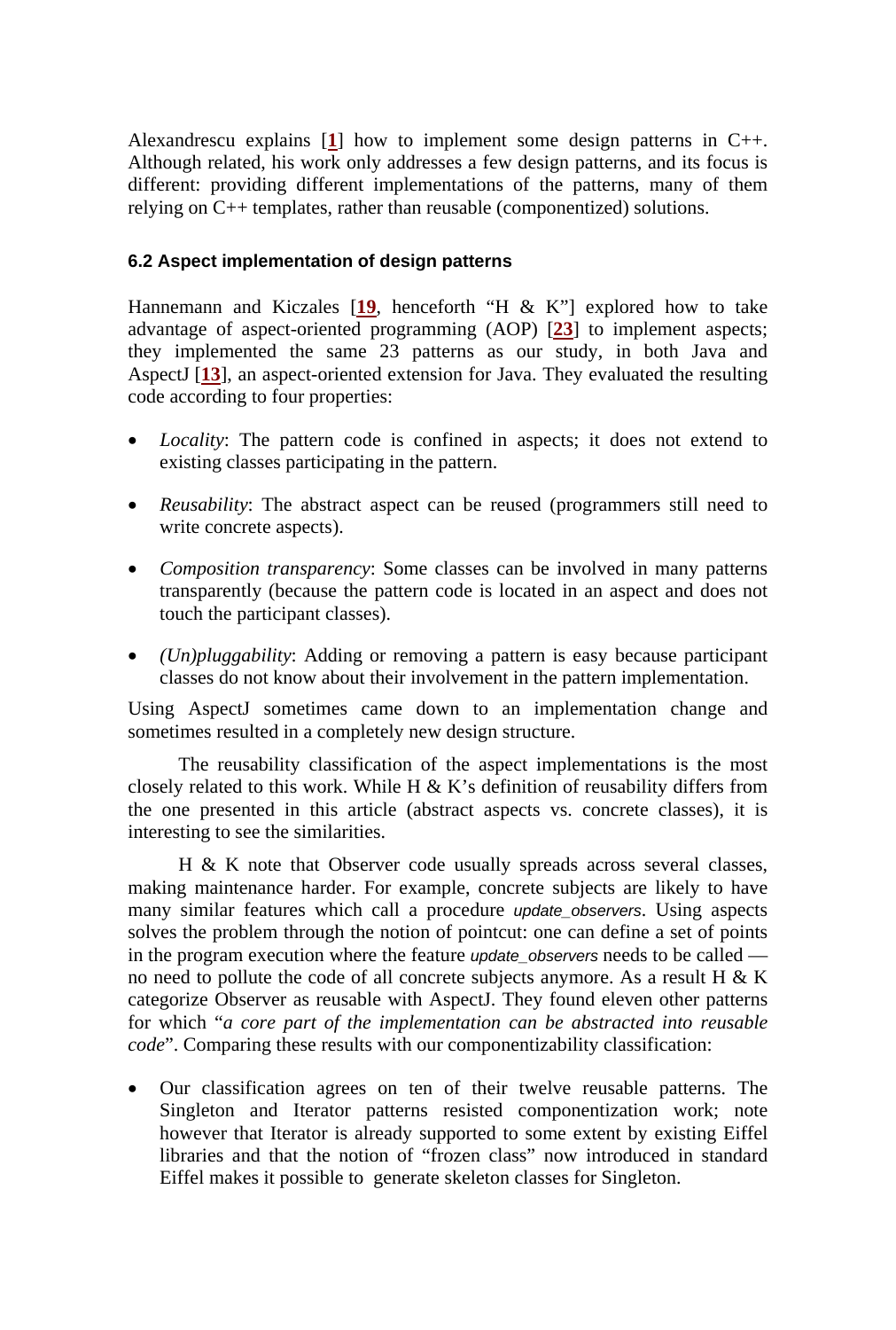- For Proxy, Builder and State we achieve partial componentization. The difference simply reflects that our classification is more fine-grained; H & K only consider "yes" or "no" answers.
- H & K's results did not succeed in handling Abstract Factory and Factory Method through AspectJ aspects; we were able to componentized them thanks to Eiffel's genericity and agents.
- Both classifications find Adapter, Decorator, Template Method, Bridge, Interpreter and Façade not to be componentizable.

H & K explain their results by the nature of design patterns. They distinguish between patterns with *defining roles* (classes participating in the pattern have no functionality outside the pattern) and those with *superimposing role* (participating classes have outside functionality) and state that most reusability improvements concern patterns of the second category, since superimposed pattern behavior can be moved into an independent reusable module.

In addition to H  $\&$  K there is considerable activity in the area of applying aspects to patterns; see for example [**[18](#page-26-8)**]. The expected advantages include a reduction of the number of pattern participants (typically one aspect instead of several classes); better traceability of the code and hence better documentation; more localized pattern code; and more reuse. We may note, however the following limitations:

- Just as our componentization work depends on the programming language used to write the components, AOP approaches depend on the choice of aspect language. For example [**[18](#page-26-8)**] mentions the difficulty of translating code from AspectJ to HyperJ.
- An aspect implementation typically introduces (as also pointed out by [**[18](#page-26-8)**]) many small aspects, which are necessary to understand the design. As a result it is not so clear to us what exactly is gained over a standard pattern implementation. With full componentization, the pattern implementation resides entirely in a class or a few classes from a library, understandable through the sole provision of its API.

#### **6.3 Language support of design patterns**

Chambers et al. write [**[11](#page-25-7)**] that design patterns "*have proved so useful that some have called for their promotion to programming language features*". As an example, Bosch describes [**[8](#page-25-8)**] a new language called LayOM with original support for design patterns through such constructs as "layer" and "state", which permit to represent patterns.

Clearly, the inability to componentize patterns fully is an interesting source of language design ideas. An example is the introduction of "frozen" classes into standard Eiffel, which was motivated in part by the need to support better componentization of Singleton [**[4](#page-25-9)**]. But to avoid what Chambers et al. call the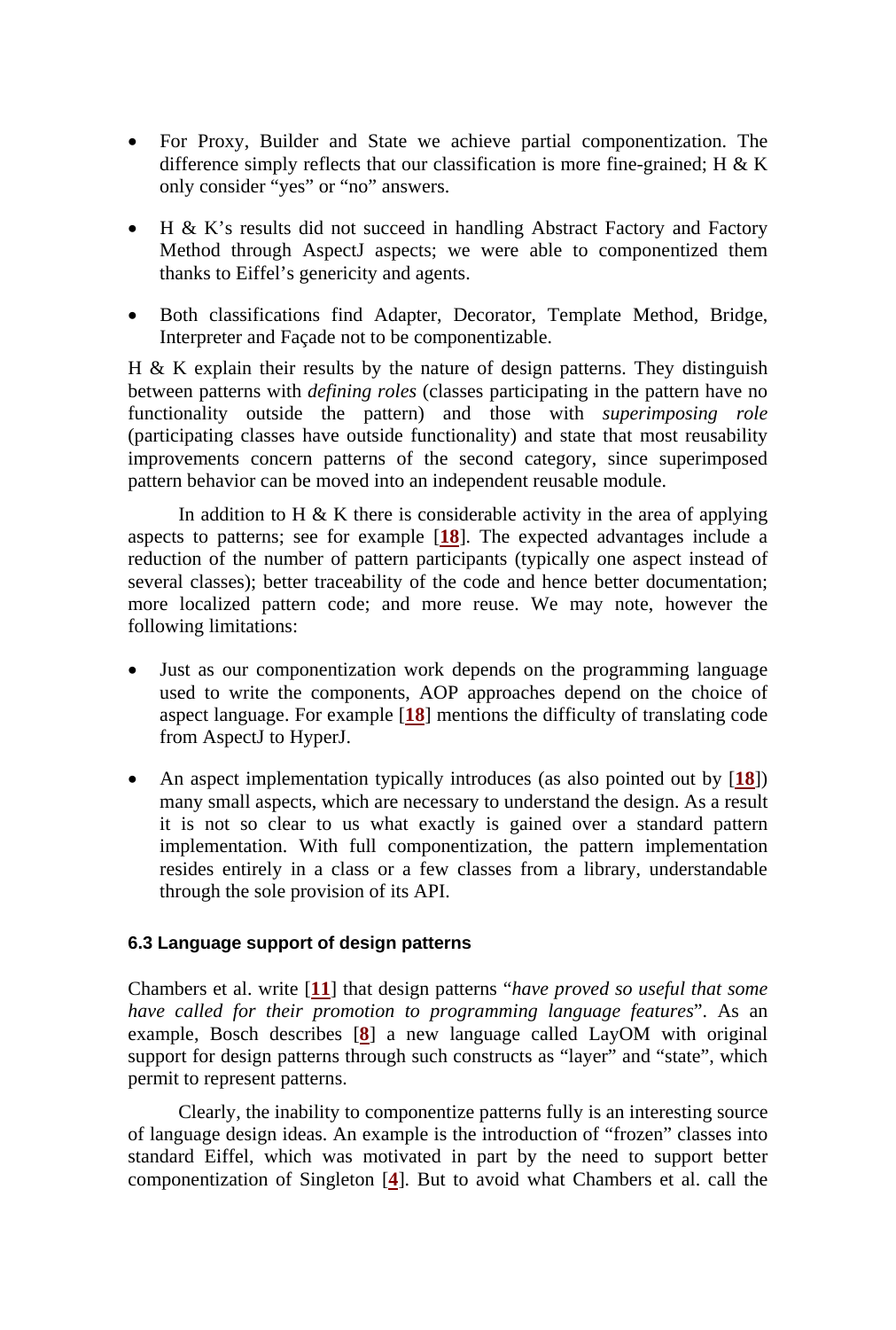"*kitchen sink problem*" one cannot add a language feature for every need. The spirit behind Eiffel's design is that every new functionality should add a significant power of expressiveness to the language at low cost on the overall language complexity, avoiding "featurism" and keeping instead a "*high signal to noise ratio*" [**[27](#page-26-1)**, **[14](#page-25-4)**, **[32](#page-27-2)**]. A programming language is, in any case, a complex engineering construction; while it is possible and pleasurable to play with tentative language constructs in an academic environment with the hope of influencing future industrial languages, the industrial languages themselves tend to evolve slowly, and the addition of any new concept is a major endeavor that must be reconciled with many engineering criteria: backward compatibility, consistency with other language constructs, implementability at reasonable cost, possible performance hits (compile-time and run-time), teachability, insertion into release schedules etc. So we cannot envision turning every great language design idea, however attractive on paper, into a realistic language feature.

Componentization, whenever applicable, seems the more desirable approach. Only when it fails for reasons that appear fundamental (rather than lack of insight on the part of those attempting it) should one turn to the investigation of possible language extensions.

#### **6.4 Automatic code generation from patterns**

Budinsky et al. [**[9](#page-25-10)**] describe a tool (dating back to as early as 1996) for generating code from design patterns; this is a precursor to our Pattern Wizard. There are, however, important differences. Some are of implementation (HTML browser and Perl scripts instead of an object-oriented design, generation of C++ rather than Eiffel). More fundamentally: our Pattern Wizard is simpler to use and meant solely to complement the use of the Pattern Library.

The "Presenter" part of the tool by Budinsky et al., on the other hand, provides more options and in general more flexibility, from which the Pattern Wizard could benefit.

## **7. CONCLUSION**

The goal of this work was to explore a conjecture from [**[28](#page-26-9)**]: "*A successful pattern cannot just be a book description: it must be a software component, or a set of components*"; see also Pinto et al. [**[33](#page-27-4)**]: "*The Design Patterns fail providing a solution because it is necessary to apply and implement the same design pattern over and over, for each component*". The results obtained so far show that, for a large part, patterns can indeed be replaced by components. The success ratio cited in 2.2 (48% full componentization, 17% partial) are encouraging. The Abstract Factory example shows the process at work.

The results of componentization — the classes in the Pattern Library are of good quality: type-safe and contract-equipped. Significant practical usage, including in industrial applications, has demonstrated their practicality.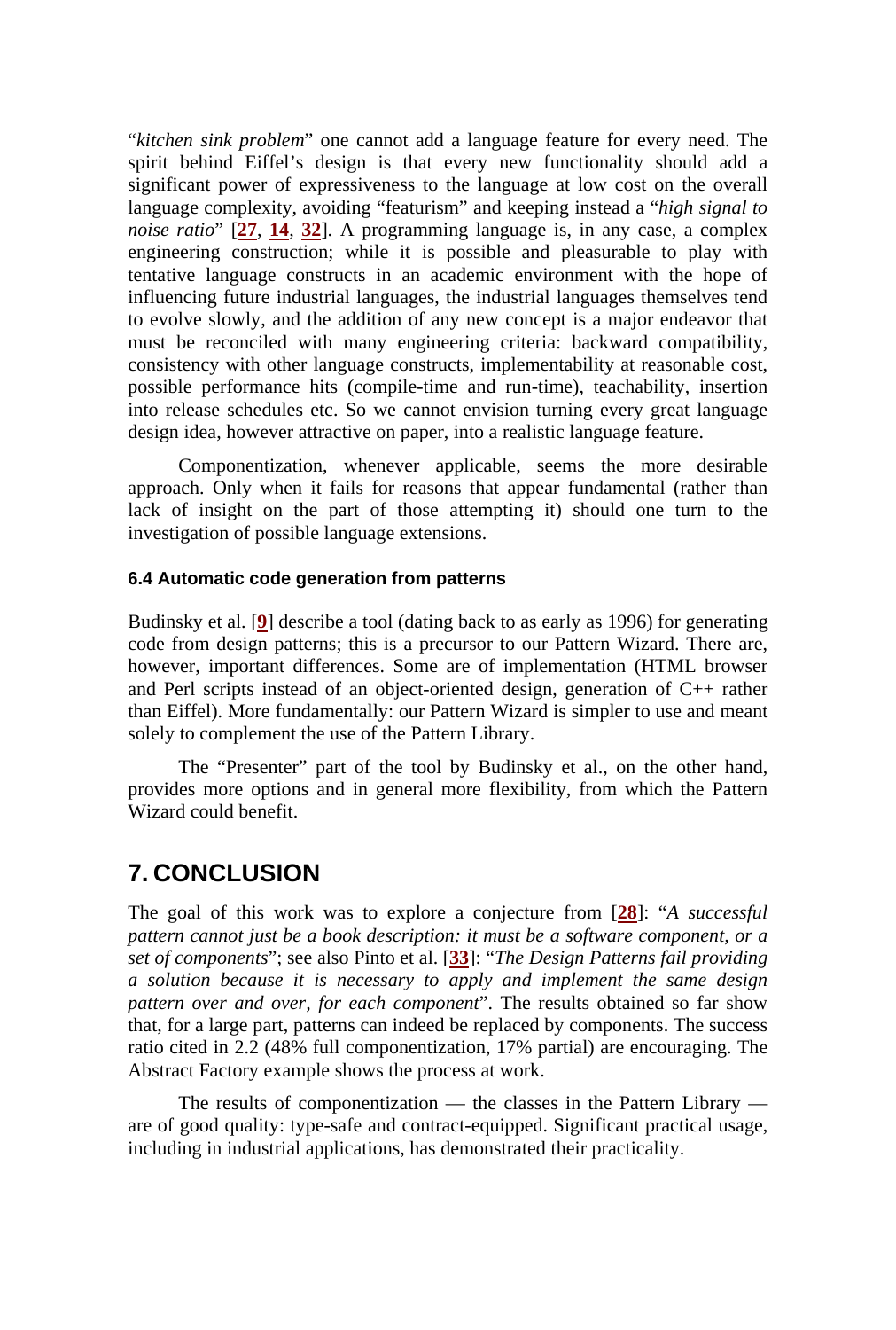Another directly usable result is the componentizability classification, which gives programmers a reference to know where to look for help: in the best case, just go to the applicable API and don't bother any further; otherwise, use the Pattern Wizard if applicable; in the couple of remaining cases, you know you have no one to turn to but yourself.

The progress of software engineering suggests that it is usually better to reuse than to redo; the componentization results shows that, for design patterns, it is often possible to use the better alternative.

# **8. FUTURE WORK**

The following directions appear interesting for continuation of this work.

- *Componentizing more design patterns*: there are plenty of patterns beyond those we studied so far; see e.g. [**[10](#page-25-11)**].
- *Testing componentized patterns*: Testing the reusable components resulting from pattern componentization is essential because reuse increases both good and bad aspects of the software. Robert Binder explains that "*components offered for reuse should be highly reliable; extensive testing is warranted when reuse is intended*" [**[7](#page-25-12)**]. The AutoTest environment [**[15](#page-25-13)**] supports the automatic testing of contracted components and could be fruitfully applied to the results of pattern componentization.

### **ACKNOWLEDGMENTS**

We are grateful to Éric Bezault for comments on this article and the componentization work in general.

### **BIBLIOGRAPHY**

<span id="page-24-2"></span>1. Alexandrescu, A. *Modern C++ Design, Generic Programming and Design Patterns applied*, Addison-Wesley, 2001.

<span id="page-24-0"></span>2. Arnout, K. and Meyer, B. Finding Implicit Contracts in .NET Components. In *Proc. FMCO 2002 (First International Symposium on Formal Methods for Components and Objects*, *Leiden, The Netherlands, November 2002*), eds. Frank de Boer, Marcello Bonsangue, Susanne Graf, Willem-Paul de Roever, LNCS 2852, Springer-Verlag, pages 285-318, 2003.

<span id="page-24-1"></span>3. Arnout, K. and Meyer, B. Uncoverring Hidden Contracts: The .NET Example. *IEEE Computer* 36, 11, pages 48-55, 2003.

4. Arnout, K. and Bezault, E. How to get a Singleton in Eiffel? In *Proc. TOOLS USA 2003 (44th International Conference on the Technology of Object-Oriented Languages and Systems)*, *Santa Barbara, CA, September 2003*, in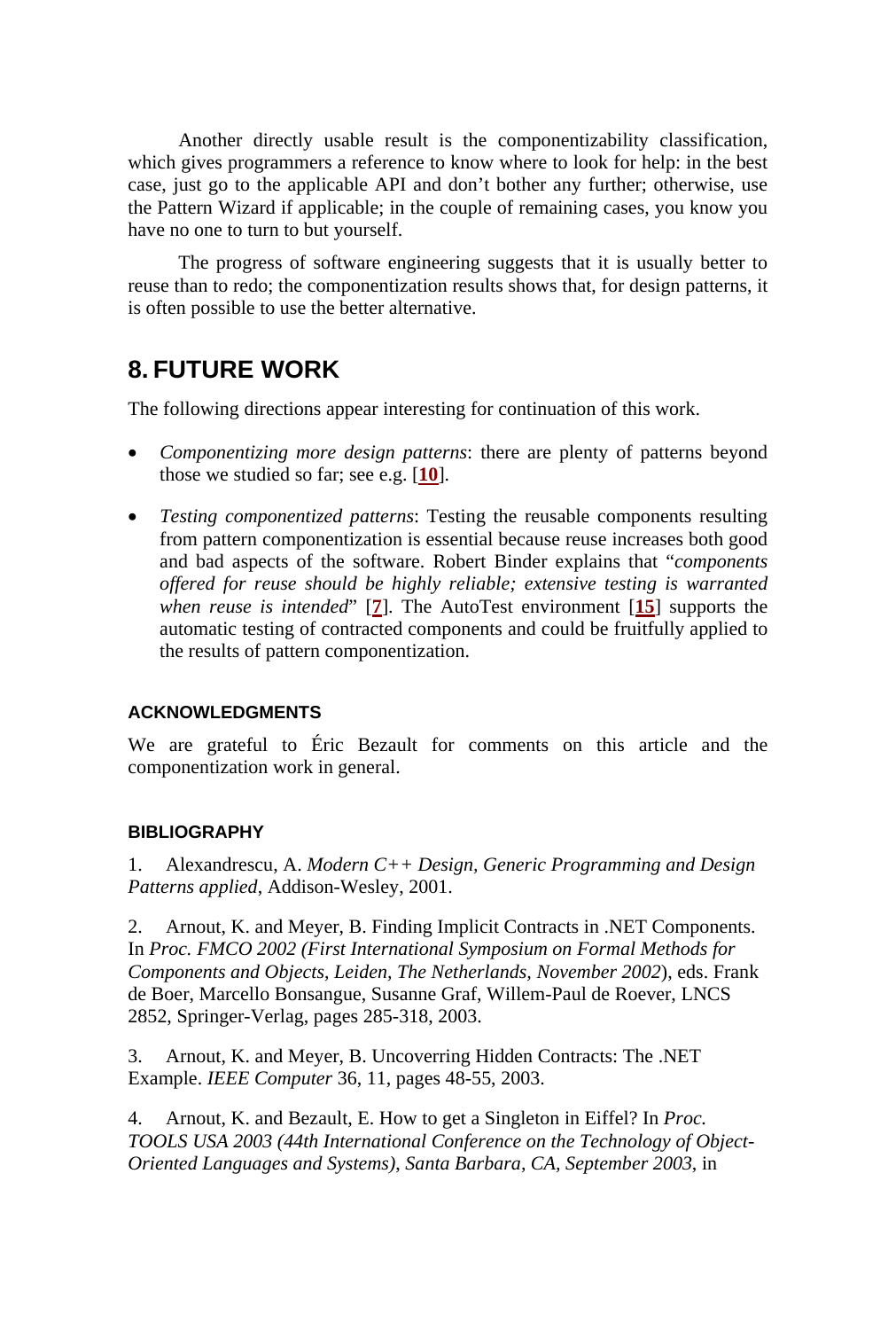*Journal of Object Technology,* 3, 4, pages 75-95, 2004. Available (March 2006) at [www.jot.fm/issues/issue\\_2004\\_04/article5](http://www.jot.fm/issues/issue_2004_04/article5).

<span id="page-25-1"></span>5. Arnout, K. From Patterns to Components, PhD thesis, ETH Zurich, April 2004. Available (March 2006) at [se.ethz.ch/people/arnout/patterns/](http://se.ethz.ch/people/arnout/patterns/).

<span id="page-25-3"></span>6. Arslan, V., Nienaltowski, P. and Arnout, K. An object-oriented library for event-driven design. In *Proc. JMLC (Joint Modular Languages Conference)*, Klagenfurt, Austria, August 2003, eds. Laszlo Böszörmenyi, Peter Schojer, LNCS 2789, Springer-Verlag, 2003, pages 174-183.

<span id="page-25-12"></span>7. Binder, R. V. *Testing Object-Oriented Systems, Models, Patterns and Tools*. Addison-Wesley, 1999.

<span id="page-25-8"></span>8. Bosch, J. Design Patterns as Language Constructs. *Journal of Object-Oriented Programming*, 11, 2, pages 18-32, 1998.

<span id="page-25-10"></span>9. Budinski, F., Finnie, M., Yu, P. and Vlissides, J. Automatic Code Generation from Design Patterns. *IBM Systems Journal, 35, 2*, pages 151-171, 1996. Available (March 2006) at <www.research.ibm.com/designpatterns/pubs/codegen.pdf>.

<span id="page-25-11"></span>10. Bushmann, F, Meunier, R., Rohnert, H., Sommerlad, P. and Stal, M. *Pattern-Oriented Software Architecture: A System of Patterns, Volume 1*. Wiley, 1996.

<span id="page-25-7"></span>11. Chambers, C., Harrison, B. and Vlissides, J. A debate on language and tool support for design patterns. In *Proc. POPL 2000 (27th ACM SIGPLAN-SIGACT symposium on Principles of programming languages)*, Boston, MA, January 2000, ACM Press, pages 277-289, 2000.

<span id="page-25-5"></span>12. Dubois, P., Howard, M., Meyer, B., Schweitzer, M. and Stapf, E. From calls to agents. *JOOP (Journal of Object-Oriented Programming)*,12, 6, 1999. Available (March 2006) at [www.inf.ethz.ch/~meyer/publications/joop/agent.pdf.](www.inf.ethz.ch/%7Emeyer/publications/joop/agent.pdf)

<span id="page-25-6"></span>13. Eclipse. *aspectj project*. Available (March 2006) at eclipse.org/aspectj.

<span id="page-25-4"></span>14. ECMA International. ECMA Standard 367: *Eiffel: Analysis, Design and Programming Language*, approved 21 June 2005. (Expected to become ISO standard in 2006.)

<span id="page-25-13"></span>15. ETH Zurich, Chair of Software Engineering: AutoTest project pages and articles, available (March 2006) from se.ethz.ch/people/leitner/auto\_test/.

<span id="page-25-2"></span>16. ETH Zurich, Chair of Software Engineering: Pattern Library and Pattern Wizard; available (March 2006) from the download page, se.ethz.ch/download

<span id="page-25-9"></span><span id="page-25-0"></span>17. Gamma, E., Helm, R., Johnson, R., Vlissides. J. *Design Patterns*. Addison-Wesley, 1995.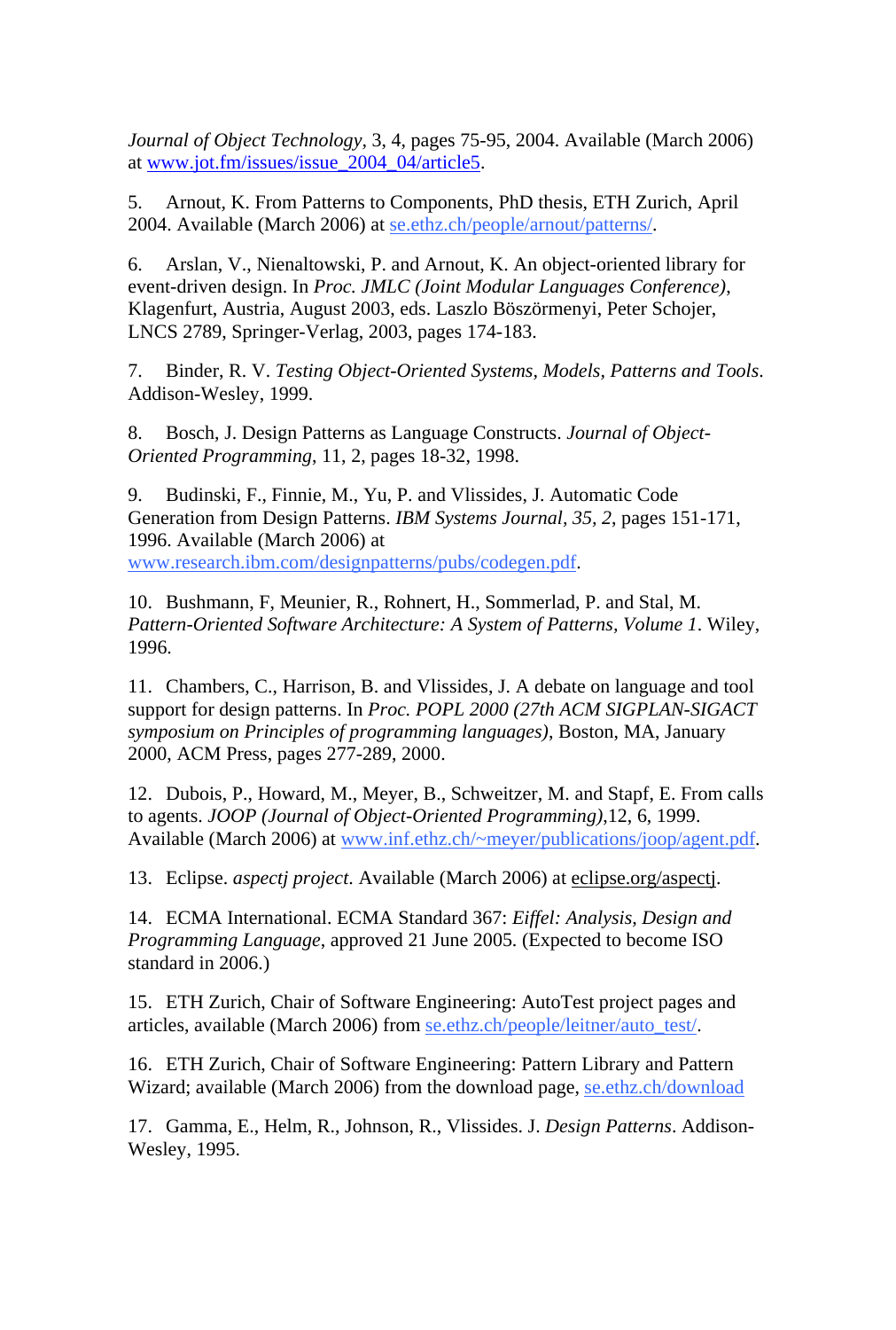<span id="page-26-8"></span>18. Hachani, O. and Bardou, D. On Aspect-Oriented Technology and Object-Oriented Design Patterns. In *Proc. the workshop on Analysis of Aspect-Oriented Software*, held in conjunction with *ECOOP 2003 (17th European Conference for Object-Oriented Programming)*, Darmstadt, Germany, July 2003. Available (March 2006) at

[www.comp.lancs.ac.uk/computing/users/chitchya/AAOS2003/Assets/hachani\\_ba](www.comp.lancs.ac.uk/computing/users/chitchya/AAOS2003/Assets/hachani_bardou.pdf) [rdou.pdf.](www.comp.lancs.ac.uk/computing/users/chitchya/AAOS2003/Assets/hachani_bardou.pdf)

<span id="page-26-6"></span>19. Hannemann, J., Kiczales, G. Design Pattern Implementation in Java and AspectJ. In *OOPSLA 2002 (17th ACM Conference on Object-Oriented Programming, Systems, Languages and Applications, Seattle 4-8 November 2002*, ACM Press, 161-173.

20. Hilsdale, E., Hugunin, J., Isberg, W., Kiczales, G., Kersten, M.. Aspect-Oriented Programming with AspectJ™, 2002. Available (March 2006) at [aspectj.org/doc/dist/tutorial.pdf](http://aspectj.org/doc/dist/tutorial.pdf).

<span id="page-26-0"></span>21. Jézéquel, J-M., Train, M. and Mingins, C. *Design Patterns and Contracts*. Addison-Wesley, 1999.

<span id="page-26-5"></span>22. Kennedy, A. and Syme, D. Design and Implementation of Generics for the .NET Common Language Runtime. In *Proc. PLDI 2001 (ACM Conference on Programming Language Design and Implementation)*, Snowbird, UT, June 2001. Available (March 2006) at research.microsoft.com/projects/clrgen/generics.pdf.

<span id="page-26-7"></span>23. Kiczales, G., Lamping, J., Mendhekar, A., Maeda, C., Videira Lopes, C., Loingtier J-M., Irwin, J. Aspect-Oriented Programming. ECOOP 1997 (European Conference for Object-Oriented Programming), Jyväskylä, Finland, 9-13 June, 1997, eds. Mehmet Aksit, Satoshi Matsuoka, LNCS 1241, Springer-Verlag, pages 220-242, 1997. Available (March 2006, registration required) at [link.springer.de/link/service/series/0558/papers/1241/12410220.pdf.](http://link.springer.de/link/service/series/0558/papers/1241/12410220.pdf)

<span id="page-26-2"></span>24. Meyer, B. Applying 'Design by Contract'. Technical Report TR-EI-12/CO, Interactive Software Engineering Inc, 1986*.*; also in *IEEE Computer 25, 10*, pages 40-51, 1992.

<span id="page-26-3"></span>25. Meyer, B. *Object-oriented Software Construction*, Prentice Hall, 1988.

<span id="page-26-4"></span>26. Meyer, B. Design by Contract, in *Advances in Object-Oriented Software Engineering*, eds. D. Mandrioli and B. Meyer, Prentice Hall, 1991, pages 1-50.

<span id="page-26-1"></span>27. Meyer, B. *Eiffel: The Language*, Prentice Hall, 1991 (second printing, 1992).

<span id="page-26-9"></span>28. Meyer, B. *Object-oriented Software Construction, 2nd edition*, Prentice Hall, 1997. See [archive.eiffel.com/doc/oosc/](http://archive.eiffel.com/doc/oosc/).

29. Meyer, B. Conversions in an Object-Oriented Language with Inheritance, in *JOOP (Journal of Object-Oriented Programming)*, 13, 9, pages 28-31, January 2001. Available (March 2006) at [se.ethz.ch/~meyer/publications/joop/conversion.pdf.](http://se.ethz.ch/%7Emeyer/publications/joop/conversion.pdf)